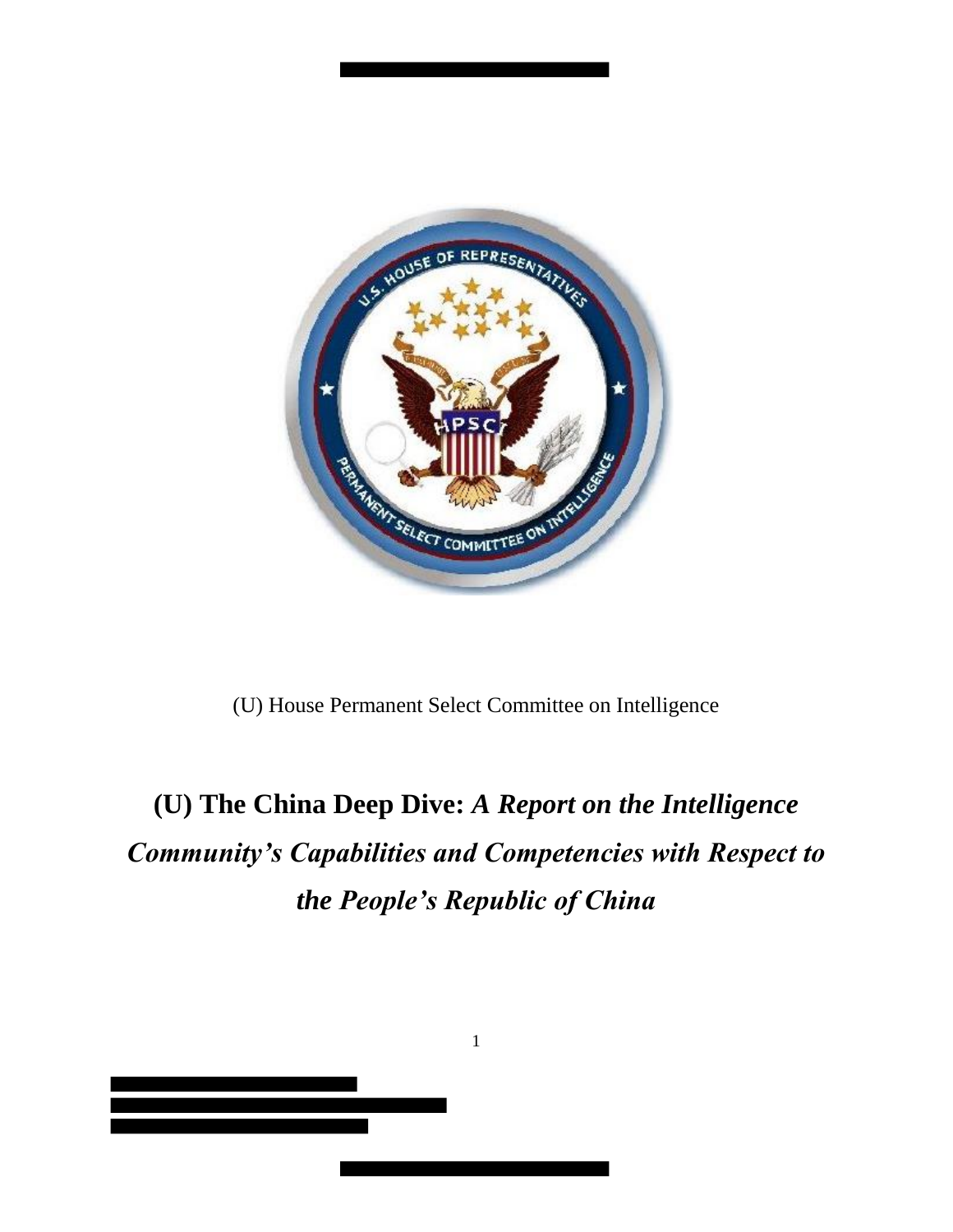# (U) **Table of Contents**

| (U) The Emergence of COVID-19 and Transnational Implications of China's Reach  11     |  |
|---------------------------------------------------------------------------------------|--|
|                                                                                       |  |
|                                                                                       |  |
| (U) Technological Advancements and Export of Digital Authoritarianism  17             |  |
| (U) The Post-COVID-19 Authoritarian Playbook: Public Health, Surveillance, and Social |  |
|                                                                                       |  |
|                                                                                       |  |
|                                                                                       |  |
|                                                                                       |  |
|                                                                                       |  |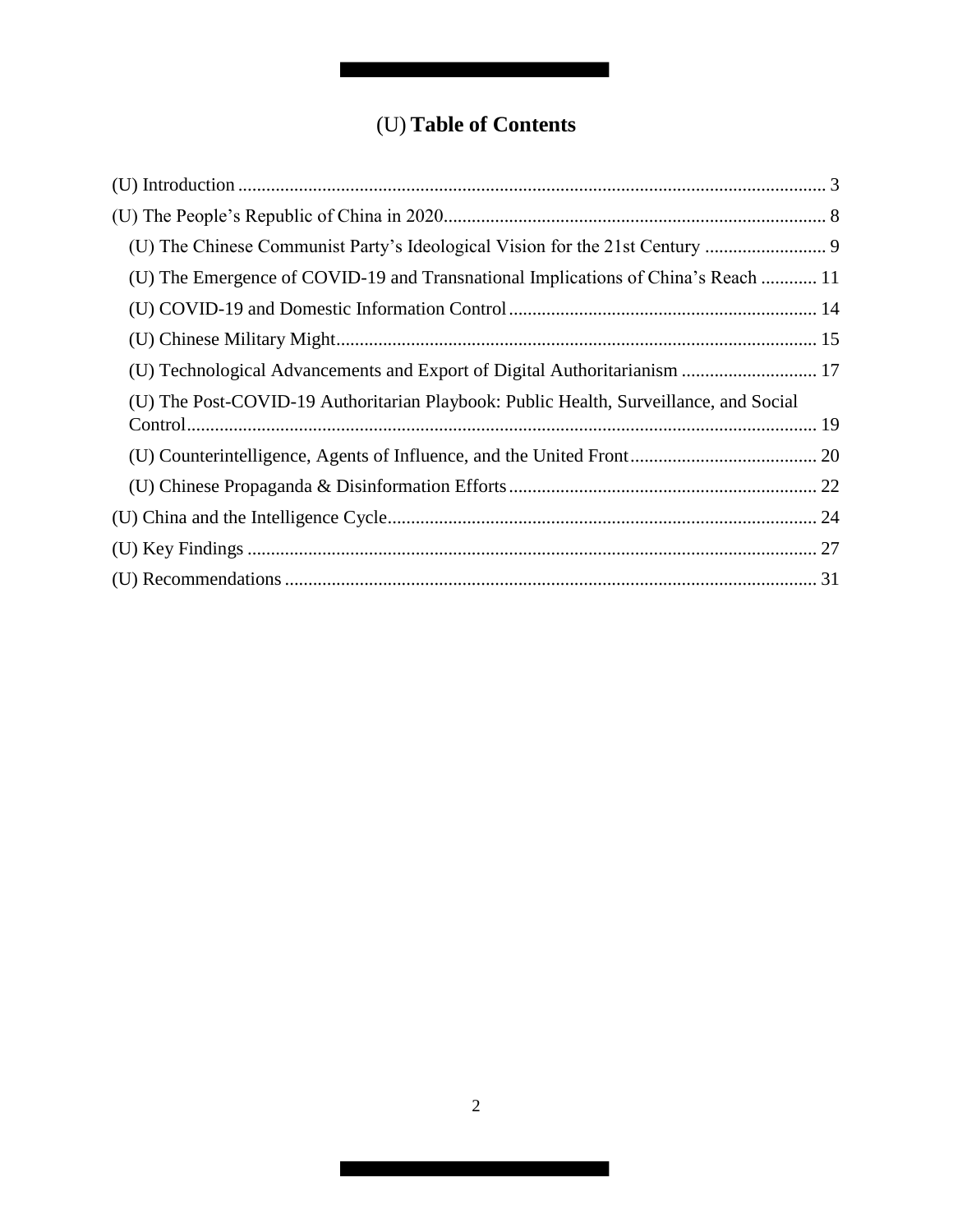#### **(U) Introduction**

(U) For the first time in three decades the United States is confronted by the rise of a global competitor. How the United States Intelligence Community meets the challenge of China's arrival on the global stage, as well as the continued potential for highly disruptive transnational crises that originate within our competitors' borders, the profound technological change transforming societies and communication across the globe, and the international order's return to near-peer competition will have profound and long-lasting implications on our nation's continued security, economic prosperity, and ability to preserve America's democratic way of life.

(U) In late 2019, the emergence of a novel coronavirus in Wuhan, China demonstrated to the world the profound danger associated with transnational crises originating within China's borders. China's enduring interest in preserving its own domestic political stability and international image in lieu of fostering a transparent and effective approach to public health, placed the United States, our allies, and the world at risk. Moreover, China's public response has been to further obfuscate the Chinese Communist Party's role in this international health crisis through the calculated promotion of fringe conspiracy theories and misinformation seeking to shift blame to the United States, muddy the truth about the virus's origins, and promote the image of China as a responsible global leader. Beijing's complicity in stopping scientific inquiries into the origin of the virus, and its disdain for accountability, require a strong U.S. response. Any appropriate U.S. response must be coupled with a rededication to ensuring that collection and analysis of activities within China remains robust, particularly in light of Beijing's opacity and global relevance.

(U) The United States, and its intelligence community, are no stranger to these moments. When the Berlin Wall fell in 1989, followed soon after by the end of the Cold War and the

3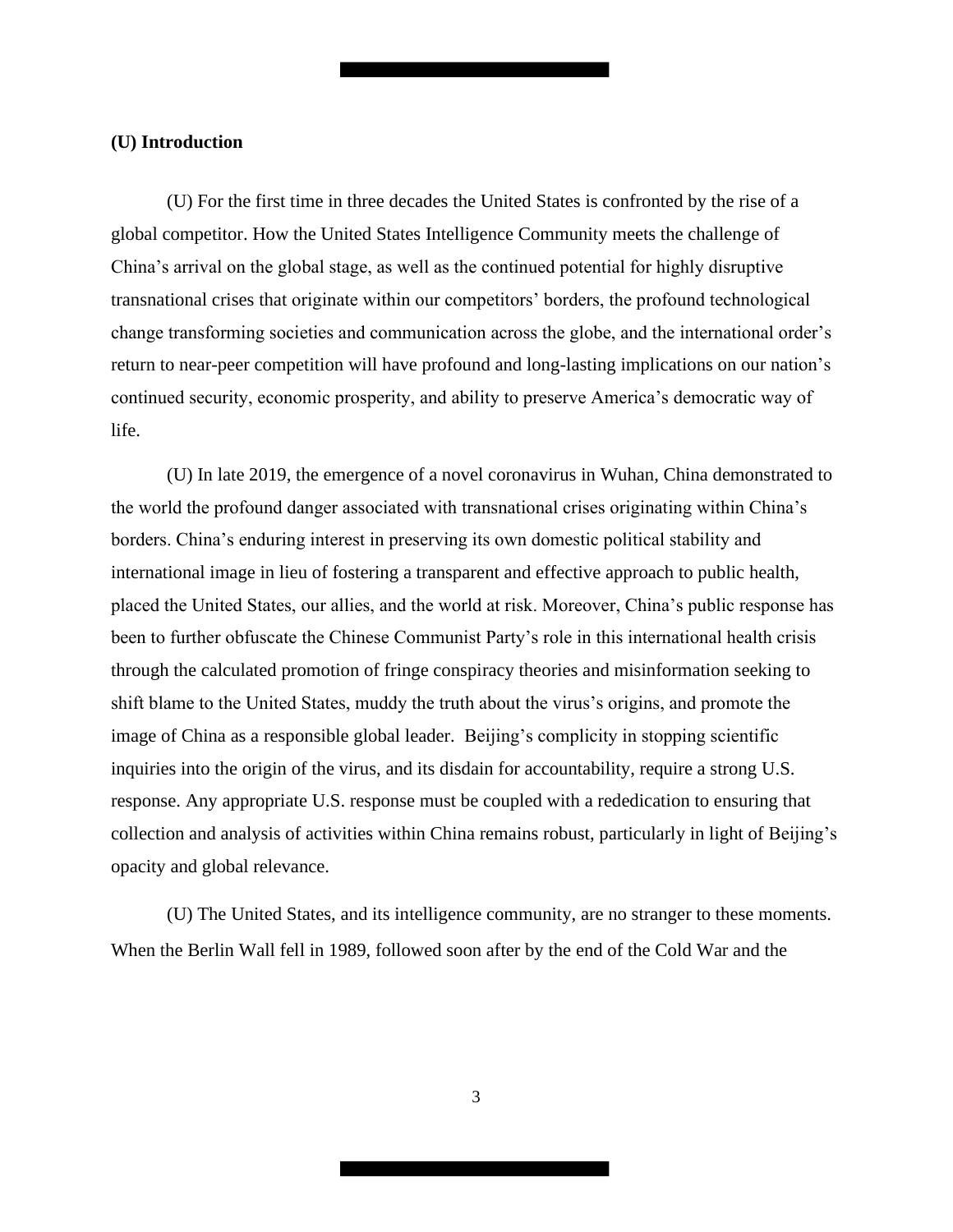collapse of the Soviet Union, the central organizing principle of American national security in the postwar world—the United States' superpower rivalry with the USSR—disappeared. As we entered this new era and a unipolar moment with the United States as global hegemon, the Intelligence Community, like the Department of Defense and other elements of the foreign policy establishment, found itself struggling for relevance and increasingly scarce resources in a country more focused on economic prosperity than security. Budget cuts, staffing reductions, and low morale were compounded by a sense that the CIA and its sister agencies no longer were essential elements of our national power.

(U) The September 11<sup>th</sup> attacks on New York and Washington shattered the post-Cold War abeyance, and the Intelligence Community was suddenly thrust into the lead role in a new counterterrorism role: defeating al Qaeda and other violent Islamist groups. From Afghanistan to Iraq, the Arabian Peninsula, and Africa, the IC, bolstered by billions in taxpayer dollars and a renewed sense of purpose, took the fight to America's enemies. As the counterterrorism mission expanded, the House Permanent Select Committee on Intelligence (HPSCI or the Committee) assesses that the IC treated traditional intelligence missions as secondary to counterterrorism. **The inattention of the 1990s to strategic and emerging threats remained largely unreversed**.

(U) But while the United States was busy engaging al Qaeda, ISIS, and their affiliates, offshoots, and acolytes, Washington's unchallenged dominance over the global system slipped away. Russia, while weaker than it had been during the days of the Soviet Union, remained a strategic challenge with a formidable nuclear arsenal and a revanchist ambition to match. Vladimir Putin was and remains committed to recapturing the power and prestige that the country had enjoyed during the Cold War and sought to rebuild the Russian military while taking advantage of every opportunity to confront the United States and its NATO partners. Iran and North Korea, both of which remain fundamentally weak states with sclerotic economies, tied their security to the pursuit of nuclear weapons and, in Iran's case, the sponsorship of a range of proxy terror organizations to extend its influence in the region.

(U) It was China, however, that has used the past two decades to transform itself into a nation potentially capable of supplanting the United States as the leading power in the world.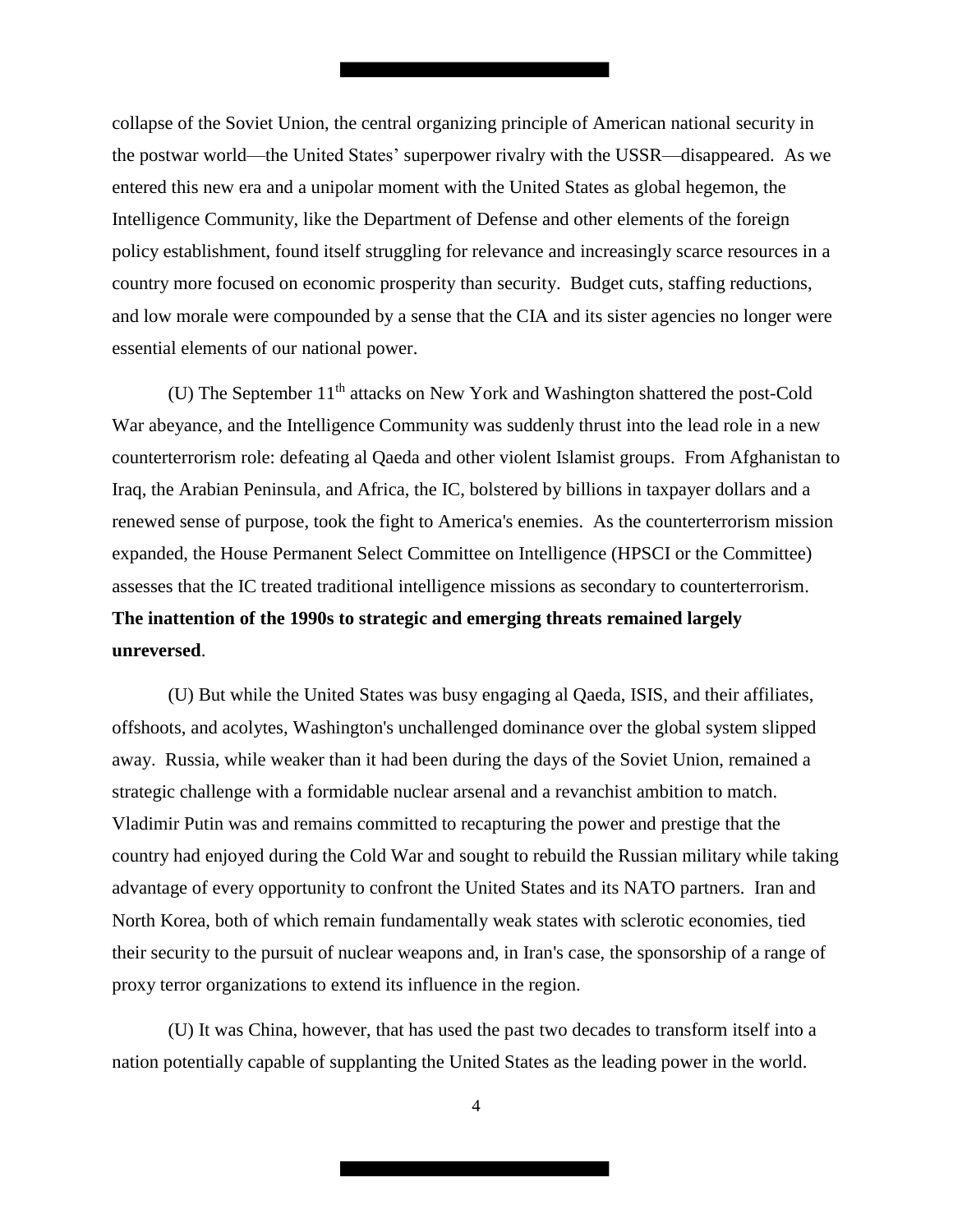China's ascendance has been spectacular in its scale and far less benign than initially expected. During the 1990s and 2000s there was a consensus in the West that, as China became more prosperous and developed, it would also become freer and play a constructive role in international relations in the 21st Century.<sup>1</sup> Observers convinced themselves that the leadership in Beijing learned the "right" lessons from the international and domestic reaction to the Tiananmen Square crackdown in 1989. As a result, the broad trend as one of convergence between China and the West was assumed. Confidence that China would choose to liberalize was central to the decision to admit China to the WTO and to award the 2008 Summer Olympics to Beijing. This optimism was not entirely unfounded. Indeed, the introduction of village elections within China was considered by some to be a harbinger of liberalization.<sup>2</sup>

(U) However, the last decade has shown those expectations to have been deeply misplaced. Western policy-makers' belief that our own democratic systems were globally inevitable blinded observers to the Chinese Communist Party's overriding objective of retaining and growing its power. In the interim, the People's Republic of China (PRC) has increasingly sought to revise the international order and global norms in a way that furthers its own strategic interests and undermines those of the United States specifically, and the West generally.<sup>3</sup> Beijing has sought to expand its economic and political influence through its "One Belt, One Road" Initiative and the large-scale cooption of media outlets throughout the world.<sup>4</sup> Militarily, China has embarked on a massive modernization drive - creating a "blue water" navy, investing heavily in hypersonic weapons, developing its own fifth-generation fighter, militarizing a series of atolls and islets in the South China Sea to strengthen its claims in the region, and building its first overseas military base in Djibouti. Perhaps most consequential in the decades to come will be China's investment of resources, technology, and will into the creation of a post-modern authoritarian state in which the country's population is monitored around the clock through their

 $\overline{\phantom{a}}$ 

<sup>&</sup>lt;sup>1</sup> (U) Kurt M. Campbell and Ely Ratner, "The China Reckoning: How Beijing Defied American Expectations," *Foreign Affairs,* March/April 2018.

<sup>&</sup>lt;sup>2</sup> (U) "The Role of Elections in Representing the Chinese People and Advancing Democracy," Public Broadcasting System, January 9, 2007.

<sup>3</sup> (U) "Schieffer Series: China's Rise," Center for Strategic and International Studies, March 20, 2019.

<sup>4</sup> (U) Sarah Cook, "Beijing's Global Megaphone: The Expansion of Chinese Communist Party Media Influence since 2017," *Freedom House*, January 2020.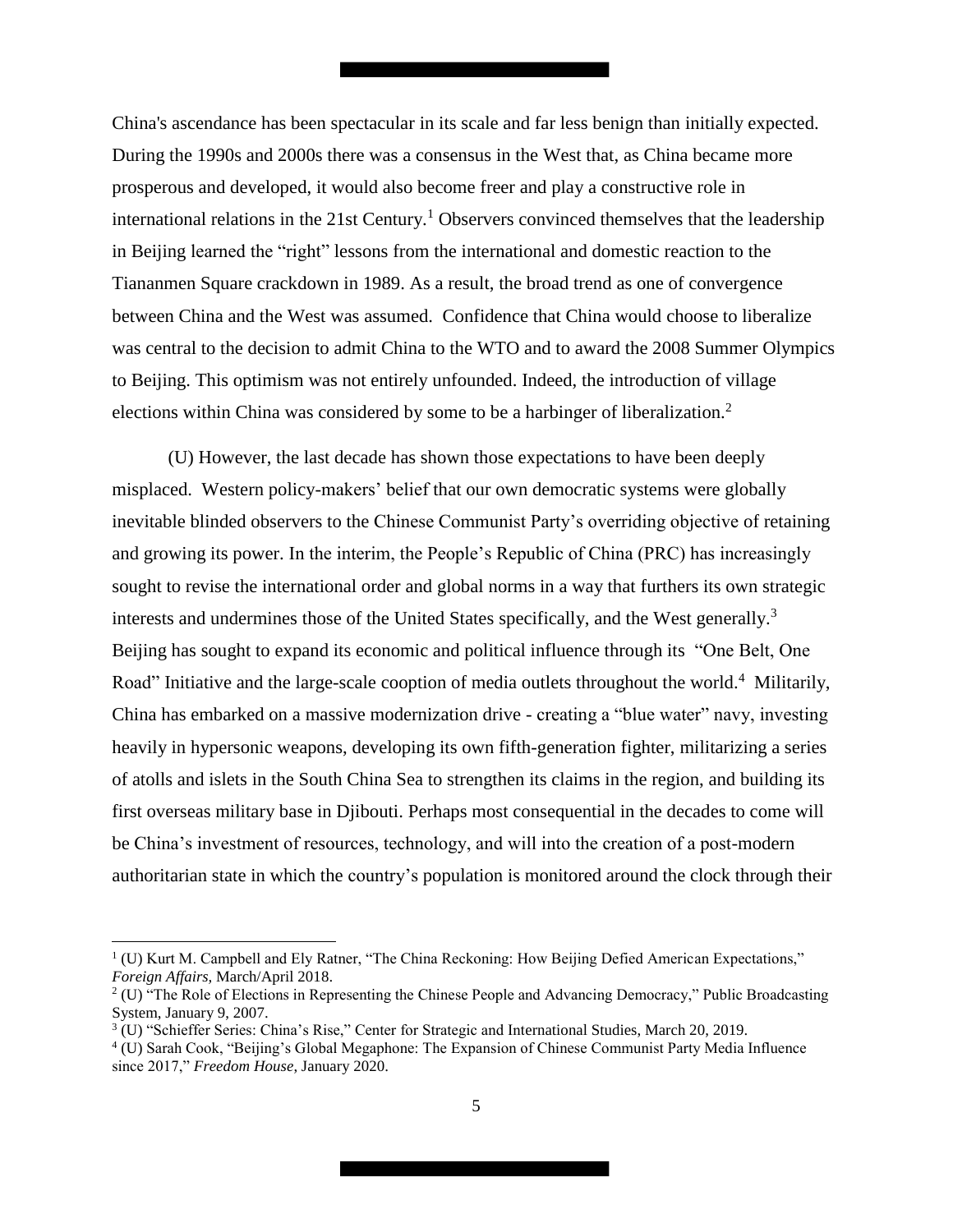phones and an ever-growing network of surveillance cameras equipped with facial-recognition technology. Initially fueled by stolen U.S. technology and intellectual property, it is now driven by its own indigenous innovation. Beijing's expanding technological prowess will enable the Chinese Communist Party to improve its ability to watch, and therefore control, its own population. This "digital authoritarianism" has not only been deployed at home, but has been increasingly marketed to aspiring authoritarians abroad.<sup>5</sup>

(U) The confluence of a prolonged overweighting of American intelligence resources towards counterterrorism, the emergence of a global competitor in China, and the widespread, if not yet fully understood, global impact of COVID-19 and other transnational events make this both an opportune and urgent moment to assess our intelligence posture towards China and to provide strategic guidance to the IC as it repositions itself to better understand China's domestic environment, capabilities, plans, and intentions. Safeguarding U.S. national security requires the capacity to understand Chinese military capabilities, elite political dynamics, and international posture, but also, as the utter devastation of the pandemic has brought home, to provide sufficient indications and warnings for events of global impact, such as a disease outbreak. Notwithstanding the ongoing public debate on the advisability of interdependence, today's globalized world necessitates thoughtful, detailed, and expansive analysis of how events within China, and how China's leadership decides to react to those events, have the potential to meaningfully alter the world's course.

(U) To address this strategic challenge, wise and effective national policy will be critical. Its formulation and implementation in turn will depend on the U.S. Intelligence Community's (IC) collection, and provision to policymakers, of intelligence of the highest quality. Regardless of what tack U.S. policy takes in the coming decades, a strong IC capability to accurately assess China's motives and behavior necessitates prioritization and rigorous oversight. If bilateral relations continue to degrade, U.S. leaders must have a clear understanding of the second- and third-order impacts of decisions made both in Washington and Beijing.

 $\overline{a}$ 

<sup>5</sup> (U) Naazneen Barma, Brent Durbin, and Andrea Kendall-Taylor, "Digital Authoritarianism: Finding Our Way Out of the Darkness," War on the Rocks, February 10, 2020.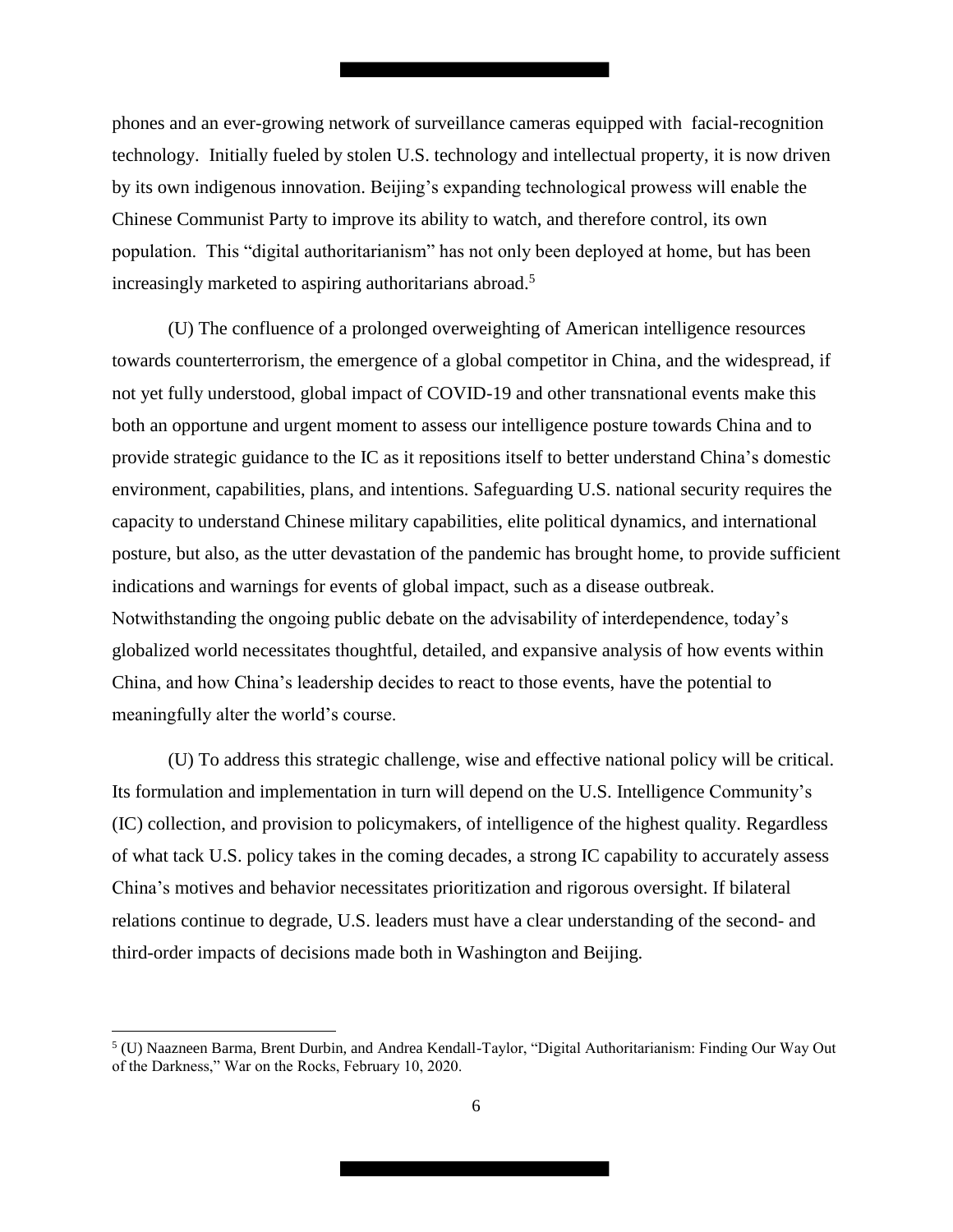(U) In May 2019, the Committee initiated a review to assess the IC's ability to execute, with respect to China, its core mission of "collecting, analyzing, and delivering foreign intelligence and counterintelligence….to America's leaders so they can make sound decisions." <sup>6</sup> This review was motivated by two prevailing factors. First, the Committee assessed that the IC's ability to fulfill emerging intelligence requirements regarding near-peer nation states had atrophied, in part because of the United States' long-standing focus on counterterrorism and Middle East regional issues. Second, the Committee believes that China poses a unique and growing strategic challenge to U.S. national security. The prevailing factors, combined with the real-time implications of disease that emerged in China's Hubei Province, lead the Committee to conclude that it is imperative that U.S. policymakers have the fullest possible understanding of China's plans, intentions, capabilities, and public health crises.

(U) Over the course of the review, Committee staff on a bipartisan basis conducted hundreds of hours of interviews with IC officers, examined thousands of analytic assessments, and visited facilities operated by over a dozen IC elements. Additionally, Committee staff solicited feedback on the IC's performance from customers throughout several departments and agencies. The goals of the Committee's review were:

(1) (U) assess, with respect to China, the IC's performance within each of the so-called "intelligence cycle's" six phases;

(2) (U) to make recommendations to increase the quality of raw intelligence reports and finished analytic products; and

(3) (U) to assess the adequacy of current IC resource levels.

(U) The review resulted in 23 public findings regarding the IC's activities with respect to China, 36 public recommendations, and over 100 classified recommendations. While the Committee's inquiry was focused solely on China, in the course of its review, the Committee identified several items of relevance to the broader structure and governance of the Intelligence Community.

 6 (U) "Mission," Intel.gov, January 3, 2020, www.intelligence.gov/mission.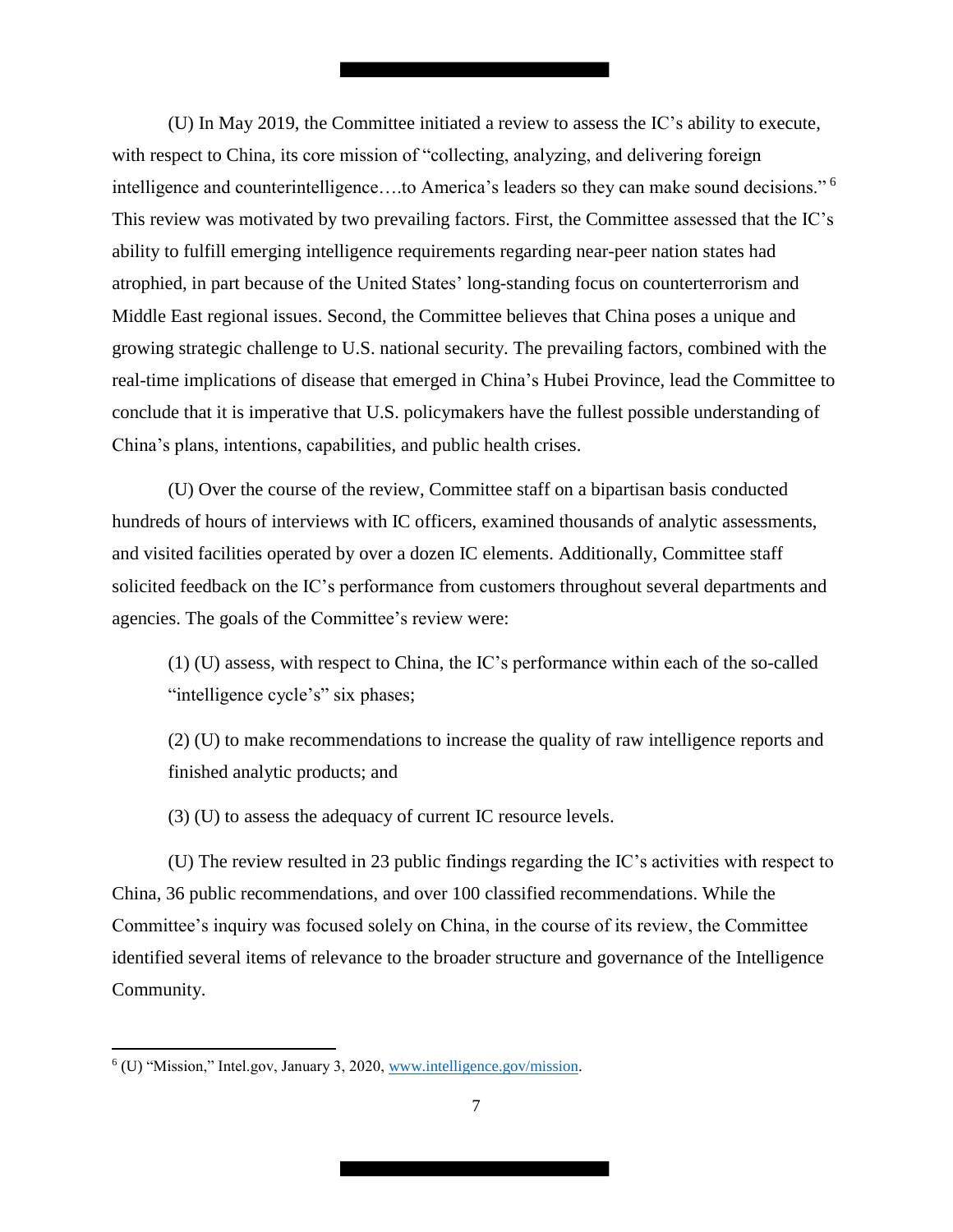(U) The Committee's central finding of this report is that the United States' intelligence community has not sufficiently adapted to a changing geopolitical and technological environment increasingly shaped by a rising China and the growing importance of interlocking non-military transnational threats, such as global health, economic security, and climate change. **Absent a significant realignment of resources, the U.S. government and intelligence community will fail to achieve the outcomes required to enable continued U.S. competition with China on the global stage for decades to come, and to protect the U.S. health and security.**

#### <span id="page-7-0"></span>**(U) The People's Republic of China in 2020**

(U) The nature and pace of China's transformation into a near-peer, global competitor demands the focused attention of the U.S. intelligence community. Under the leadership of Chinese Communist Party (CCP) General Secretary Xi Jinping, China has sought to expand its global influence through the modernization of the People's Liberation Army (PLA), the growth of the "One Belt, One Road" Initiative, the cultivation of foreign sub-national and civic organizations, and the propagation of disinformation. Moreover, important Chinese technological advances in key fields, such as artificial intelligence, quantum computing, and 5G telecommunications call into question the self-assured preeminence of U.S. technology in the rapidly changing technological landscape. Finally, the emergence of COVID-19 in Wuhan, and Beijing's reactions to the virus's early spread, underscore the continued potential for devastating and destabilizing global events originating in China.

(U) These and other developments challenge analysts to synthesize and assess disparate streams of information. The stakes are high. If the IC does not accurately characterize and contextualize Beijing's intent, America's leaders will fail to understand the factors that motivate Chinese decision-making. If policymakers do not understand how and why Beijing makes decisions, they will struggle to develop policies that result in outcomes favorable to U.S.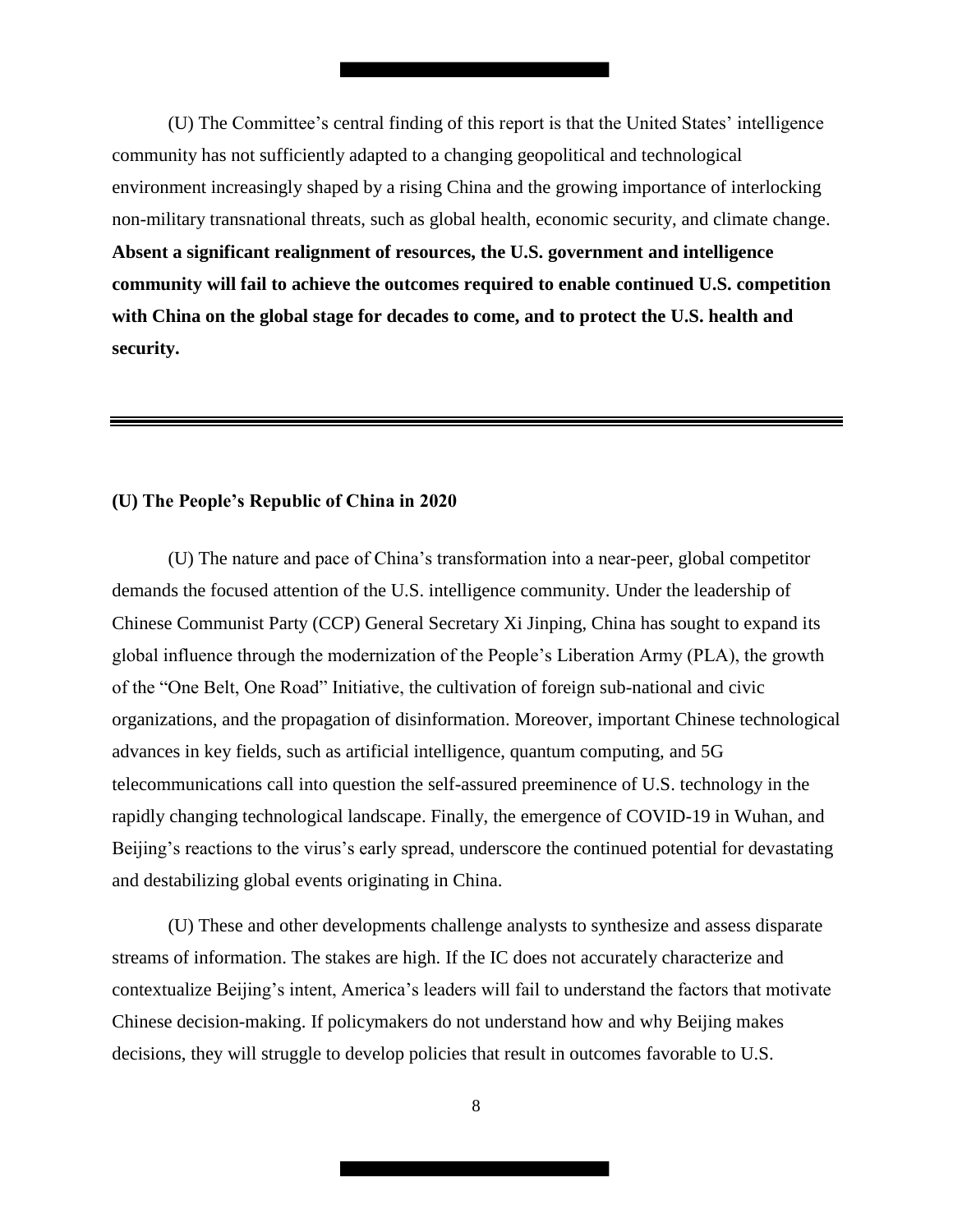interests and global security overall. And if the IC does not, in close collaboration with the whole of government, identify early future transnational threats, such as a disease with pandemic potential, history might disastrously repeat itself.

#### <span id="page-8-0"></span>*(U) The Chinese Communist Party's Ideological Vision for the 21st Century*

(U) Under the leadership of Chairman Xi Jinping, China has reasserted its ideological commitment to Marxist-Leninism and sought to further cement the Chinese Communist Party within the Chinese state apparatus.<sup>7</sup> At the November 2017 19<sup>th</sup> Party Congress, Xi successfully incorporated his eponymous "Xi Jinping Thought on Socialism with Chinese Characteristics for a New Era," into the Chinese Communist Party's constitution. This feat, placing him on par with Mao Zedong and Deng Xiaoping, is representative of Xi's increasingly singular ability to shape the ideological trajectory of the Party, and therefore China writ-large.<sup>8</sup> Inextricably linked to this is the achievement of the "China Dream," a concept that Xi has tied to the rejuvenation of the Chinese nation, the development of a powerful military capable of defending China's core interests, the achievement of "one country, two systems" in Hong Kong and Taiwan, and the elimination of "lax and weak governance" over the Party through adherence to the mass line.<sup>9</sup>

(U) Domestically, China has taken new steps to integrate the role of ideological education into daily life. The "Little Red App" is a Chinese smartphone application that synthesizes social network, indoctrination, and surveillance into a single app extoling the CCP and Xi himself.<sup>10</sup> The app, which has been downloaded ninety million times, has been subsequently used as a tool to assess Chinese citizens' ideological commitment to the Party.<sup>11</sup> Quizzes test app users' understanding of CCP ideological concepts and monitor the amount of time users have spent engaging with key propaganda themes. Android versions reportedly contain powerful spyware tools, giving the app "administrator-level access" on the phone, which enables developers to

l

<sup>7</sup> (U) Lucy Hornby, "Xi Jinping pledges return to Marxist roots for China's Communists," Financial Times, July 1, 2016.

<sup>&</sup>lt;sup>8</sup> (U) Michael A. Peters, The Chinese Dream: Xi Jinping thought on Socialism with Chinese characteristics for a new era," Educational Philosophy and Theory, 49:14, 1299-1304, 2017.

<sup>&</sup>lt;sup>9</sup> (U) Xi Jinping, "Secure a Decisive Victory in Building a Moderately Prosperous Society in All respects and Strive for the Great Success of Socialism with Chinese Characteristics for a New Era," October 18, 2017.

<sup>&</sup>lt;sup>10</sup> (U) Raymond Zhong, "Little Red App: Xi's Thoughts are (Surprise!) a Hit in China," The New York Times, February 14, 2019.

 $11$  (U) Evan Osnos, "The Future of America's Contest with China," the New Yorker, January 6, 2020.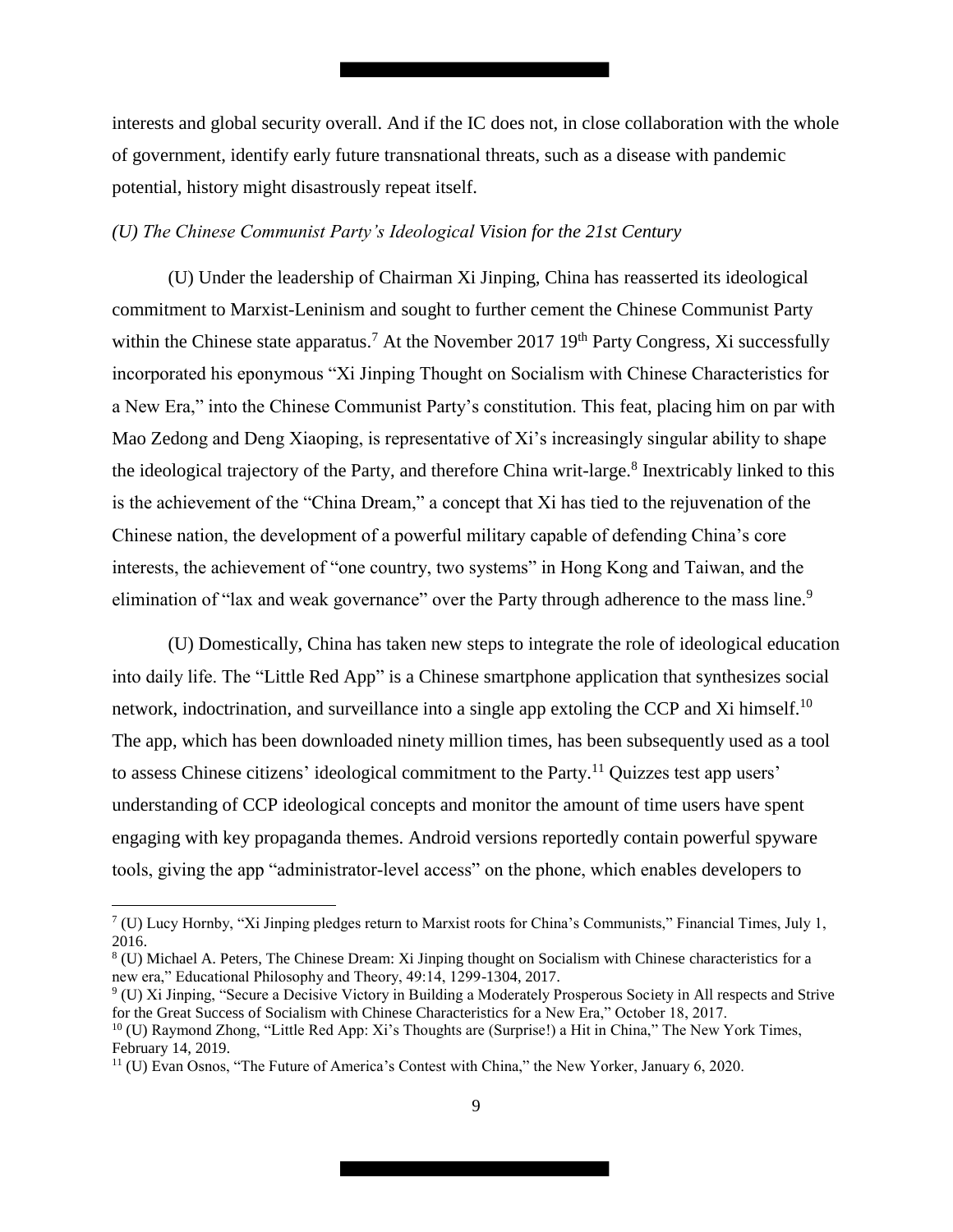download software, take photos and videos from the phone, transmit the users' location, or even install a program to log keystrokes.<sup>12</sup> In short, the CCP is seeking to expand its control of China's population through technologically-enhanced authoritarianism.<sup>13</sup>

(U) We expect China's use of digital authoritarianism to continue to be exported beyond its own borders. While China's leadership asserts that its pursuit of the Chinese Dream has led China to make "great new contributions to global peace and development," the "peace and development" that Beijing seeks to promote is defined in ways that preference Beijing's objectives. Indeed, Xi Jinping's signature foreign policy concept, the creation of "a community of shared future for mankind," is considered to be foundational to the creation of a "new type of international relations" in which the external international environment is favorably disposed to the achievement of the China Dream.<sup>14</sup> Worryingly, it appears as if those outside of Beijing have little opportunity to define what this "community of shared future for mankind" might consist of, particularly as China continues to pressure international organizations to integrate its own ideological maxims into multilateral agreements. <sup>15</sup> This raises the specter of the further globalization of Beijing's ideology, potentially degrading longstanding international norms concerning the rights of the individual, and the very idea of liberal and free societies.

(U) Chinese officials' belief that China's model and system of governance are exceptional and infallible has helped to fuel China's recent advancements in the military, technological, and information domains. Chinese commentators have painted the United States' commitment to democracy as outdated and violent, championing their own interpretation of "democracy" as an appropriate model for the international system.<sup>16</sup> However, recent events in Hong Kong demonstrate that, even under the remit of "one country, two systems," it is unlikely

 $\overline{\phantom{a}}$ 

<sup>13</sup> (U) Samantha Hoffman, "Testimony before the House Permanent Select Committee on Intelligence Hearing on 'China's Digital Authoritarianism: Surveillance, Influence, and Political Control,'" May 16, 2019.

 $12$  (U) Anna Fifield, "Chinese app on Xi's ideology allows data access to users' phones, report says," The Washington Post, October 12, 2019.

<sup>&</sup>lt;sup>14</sup> (U) Liza Tobin, "Xi's Vision for Transforming Global Governance: A strategic Challenge for Washington and Its Allies," Texas National Security Review, 2:1, November 2018.

<sup>15</sup> (U) Colum Lynch, Robbie Gramer, "Senior Officials Concede Loss of U.S. Clout as Trump Prepares for U.N. Summit," Foreign Policy, September 5, 2019.

<sup>&</sup>lt;sup>16</sup> (U) Ai Jun, "Washington not world's 'beacon of democracy," The Global Times, September 16, 2019. Tobin, ""Xi's Vision for Transforming Global Governance: A strategic Challenge for Washington and Its Allies."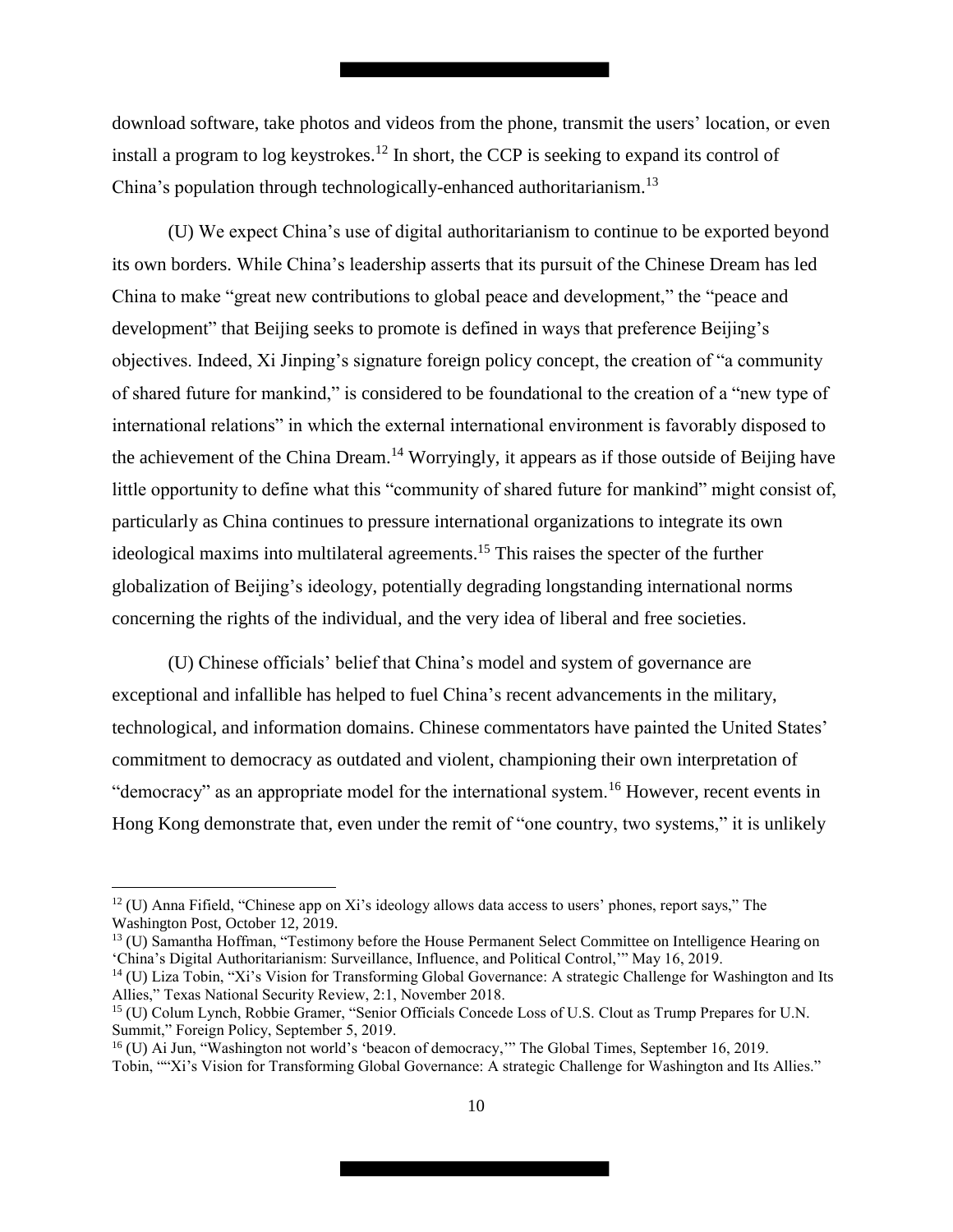that true democratic life and the CCP in its current form can coexist in a peaceful and constructive way.<sup>17</sup> The mass internment of over one million ethnic Muslims in Xinjiang province demonstrates the CCP's willingness to engage in gross human rights abuses, in a fashion so pervasive and widespread as to potentially implicate the government in crimes against humanity.<sup>18</sup> The U.S. must summon the moral courage to condemn these heinous crimes in the strongest terms and rally the world to join.

#### <span id="page-10-0"></span>*(U) The Emergence of COVID-19 and Transnational Implications of China's Reach*

(U) As evidenced by the global COVID-19 pandemic, the United States would be remiss to assume that the totality of events originating within China with national security or economic implications emanate solely from Beijing and Shanghai. In late 2019, a strain of novel coronavirus emerged in Wuhan, China. Notwithstanding Wuhan's large population and regional prominence in central China, Wuhan is in many respects a typical Chinese city. The average annual income for workers in Wuhan is approximately \$12,600 USD. Several large multinational corporations such as General Motors, Starbucks, and McDonalds have locations in the Wuhan area.<sup>19</sup> Regular direct flights left Wuhan's international airport for New York, San Francisco, and other global destinations as the virus spread undetected from December 2019 to January 2020.<sup>20</sup> This global connection does not make Wuhan exceptional. In fact, its trajectory closely mirrors many mega-cities in contemporary China. However, despite the city's growing engagement with the global economy and its population of approximately 11 million—several million more than New York City—most Americans were unfamiliar with Wuhan. The emergence of COVID-19 underscores that, notwithstanding the global focus on Beijing, Shanghai, and Hong Kong, there are a significant number of cities throughout China that could – and in the case of COVID-19 do – independently impact the world and our own country's trajectory in dramatic ways.

l

<sup>&</sup>lt;sup>17</sup> (U) Peter S. Goodman and Austin Ramzy, "Hong Kong's Status as Neutral Ground at Risk as China Asserts Power," The New York Times, October 1, 2019.

<sup>&</sup>lt;sup>18</sup> (U) "Annual Report: 2019," Congressional-Executive Commission on China, 116<sup>th</sup> Congress, November 18, 2019.

<sup>&</sup>lt;sup>19</sup> (U) Jordan Valinsky, "These American brands have the biggest exposure to China's economy, CNN, January 28, 2020, https://www.cnn.com/2020/01/28/business/american-businesses-china-coronavirus/index html.

<sup>&</sup>lt;sup>20</sup> (U) John Kelly and Pierre Thomas, "Disaster in motion: Where flights from coronavirus-ravaged countries landed in US," ABC News, April 7, 2020, https://abcnews.go.com/Health/disaster-motion-flights-coronavirus-ravagedcountries-landed-us/story?id=70025470.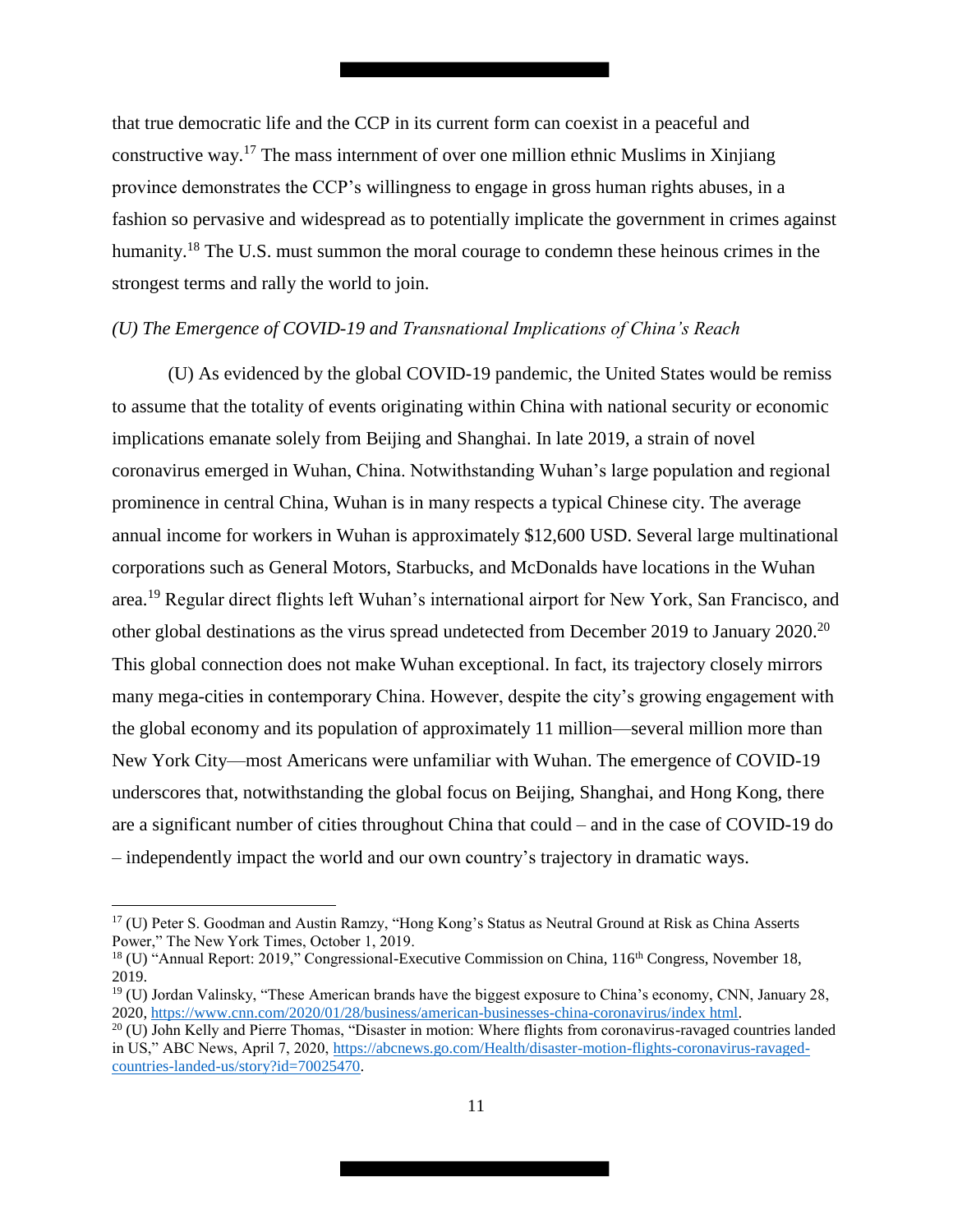(U) While the initial point of transmission of COVID-19 has not yet been definitively identified, the first documented location of community spread occurred at the Huanan Seafood Wholesale Market, a prominent wet market in Wuhan.<sup>21</sup> Subsequent academic reports judge that the first known individual to have contracted the disease was reportedly infected on November 17, 2019, although case clusters did not begin to emerge in Wuhan hospitals until mid-December 2019.<sup>22</sup> It was not until December 31, 2019 that the World Health Organization was formally notified of this outbreak, in response to WHO employees independently noting a media statement from the Wuhan Municipal Health Commission.<sup>23</sup> The Committee continues to conduct a separate comprehensive review into COVID, and the IC response to it.

(U) The intervening period from the initial detection of a cluster of pneumonia cases in Wuhan in mid-December 2019, to the CCP's January 22, 2020 decision to quarantine Wuhan raises profound questions about China's ability to mount an effective response to a transnational crisis emanating from within its borders. To that end, there has been significant debate surrounding what President Xi Jinping and other key leaders in Beijing knew, and when they knew it.<sup>24</sup> On February 15, Qiushi, an authoritative Chinese journal, published commentary stating that President Xi Jinping issued guidance on the prevention and control (*fangkong)* of the outbreak at a January 7, 2020 meeting.<sup>25</sup> However, neither Qiushi's promulgation, nor documents released in conjunction with the January 7 meeting, provide details on the content of Xi's guidance. Moreover, based on systemic flaws within the Chinese Communist Party's (CCP) own governance structures, there is reason to believe that the information presented to Xi was incomplete or biased. Within the CCP, provincial and municipal leaders have been historically

 $\overline{\phantom{a}}$ 

 $^{21}$  (U) Dina Fine Maron, "Wet markets' likely launched the coronavirus. Here's what you need to know," April 15, 2020, https://www.nationalgeographic.com/animals/2020/04/coronavirus-linked-to-chinese-wet-markets/.

<sup>&</sup>lt;sup>22</sup> (U) Josephine Ma, "Coronavirus: China's first confirmed Covid-19 case traced back to November 17," South China Morning Post, March 13, 2020, https://www.scmp.com/news/china/society/article/3074991/coronaviruschinas-first-confirmed-covid-19-case-traced-back.

 $23$  (U) "Timeline of WHO's response to COVID-19," The World Health Organization, June 30, 2020, https://www.who.int/news-room/detail/29-06-2020-covidtimeline.

 $24$  (U) Editorial Board, "What did Xi Jinping know about the coronavirus, and when did he know it?" The Washington, Post, February 19, 2020, https://www.washingtonpost.com/opinions/global-opinions/what-did-xijinping-know-about-the-coronavirus-and-when-did-he-know-it/2020/02/19/35482fe2-5340-11ea-b119- 4faabac6674f story.html.

<sup>25</sup> (U) "*Zai Zhongyang Zhengzhi Ju Changwei Hui Huiyi Yanjiu Yingdui Xinxing Guanzhuang Bingdu Feiyan Yiqing Gongzuo Shi de Jianghua,"* Qiushi, February 15, 2020, www.qstheory.cn/dukan/qs/2020-02/15/c\_1125572832.htm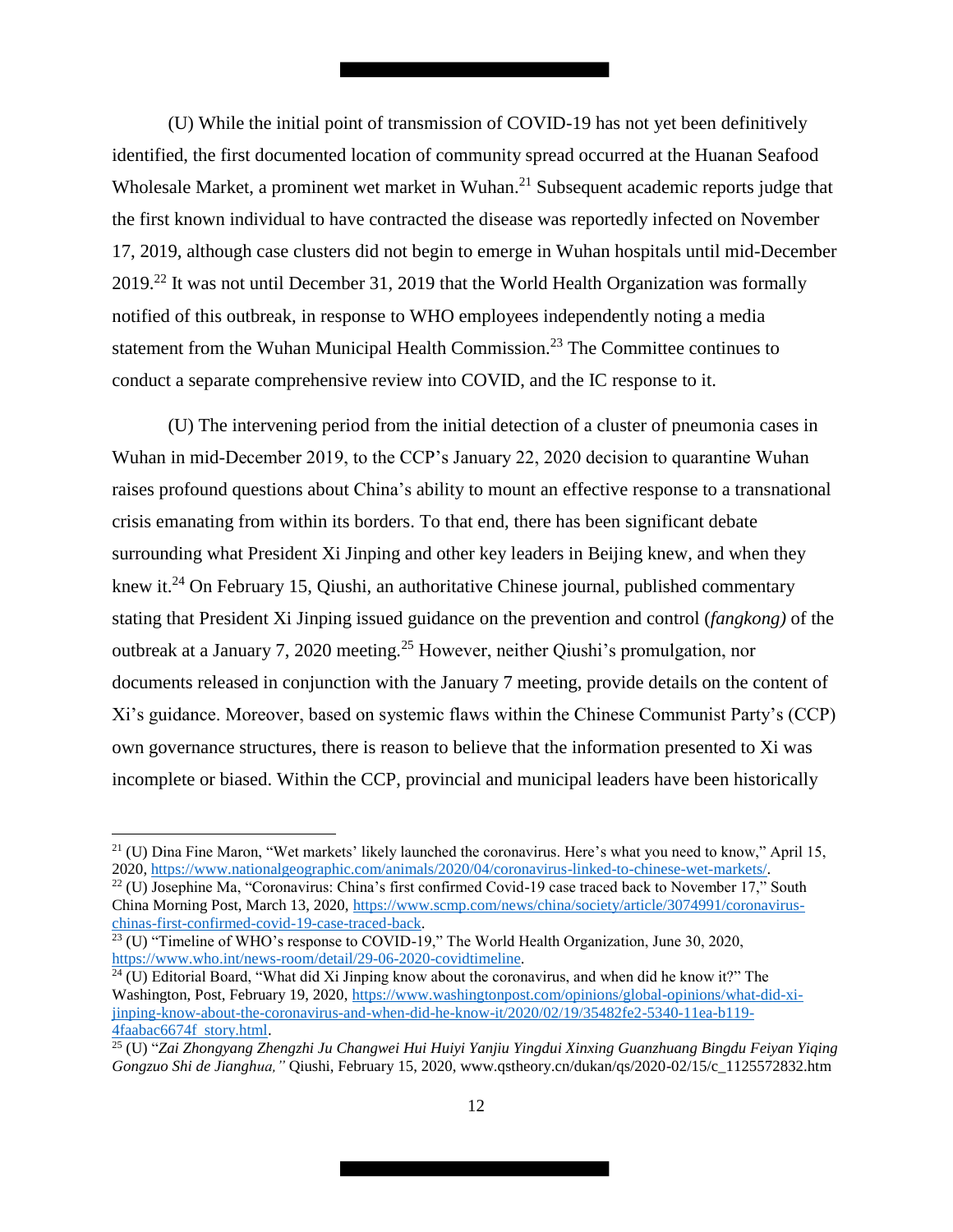incentivized to engage in inter-locality competition and political interventions in order to win the favor of the central government, thereby securing the political futures of the individual leaders placed in positions of power.<sup>26</sup> Hubei province's officials handling of the emergence of COVID-19 followed this pattern.<sup>27</sup> In an effort to identify a scapegoat, senior officials in Hubei were removed from their posts in mid-February.<sup>28</sup>

(U) Overall, COVID-19's emergence in China created plausible conditions under which provincial party leadership and governments, fearful of higher-level retribution, failed to take action. These provincial entities, who in actuality retain responsibility for large populations, merit further attention and analysis from international onlookers given their potential for impacting global affairs. Indeed, COVID-19 has only underscored the criticality of U.S. decision-makers having a strong grasp of and insights into provincial dynamics, particularly as they relate to the central leadership's relationship with provincial entities.<sup>29</sup> Conversely, the PRC has consistently demonstrated interest in developing ties with state- and municipal-level decision-makers in the United States, underscoring the importance that Beijing places on developing a comprehensive picture of sub-national dynamics in America.<sup>30</sup> While there have been calls for a reexamination of the high degrees of interdependence between the United States and China, it would be counterproductive for the United States to completely shy away from a close and careful examination of the domestic nuances and complexities within the PRC.<sup>31</sup> Certainly, there will be some domains of interaction, such as public health and climate change, that necessitate a degree of cooperation between the United States and China. U.S. decision makers seeking to cooperatively engage must be well-informed to enter into negotiations from a

 $\overline{\phantom{a}}$ 

 $^{26}$  (U) Yi Li and Fulong Wu, "Understanding city-regionalism in China: regional cooperation in the Yangtze River Delta," *Regional Studies* 52, no. 3 (April 2015), 313-324.

<sup>&</sup>lt;sup>27</sup> (U) Steven Lee Myers, "China Created a Fail-Safe System to Track Contagions. It Failed," The New York Times, March 29, 2020, updated April 17, 2020, https://www.nytimes.com/2020/03/29/world/asia/coronavirus-china.html. <sup>28</sup> (U) Cissy Zhou and William Zheng, "Coronavirus: Heads Roll in Hubei as Beijing's patience runs out," South China Morning Post, February 11, 2020.

 $29$  (U) For more information on how national-level political dynamics within China impacted local-level work on the COVID-19 response, see: "China Delayed Releasing Coronavirus Info, frustrating WHO," The Associated Press, June 2, 2020.

 $30$  (U) "Chinese Influence & American Interests: Promoting Constructive Vigilance," Hoover Institution Press, October 24, 2018.

<sup>&</sup>lt;sup>31</sup> (U) For information on Chinese perceptions of decoupling, see: Julian Gewirtz, "The Chinese Reassessment of Interdependence," China Leadership Monitor, issue 64, June 1, 2020.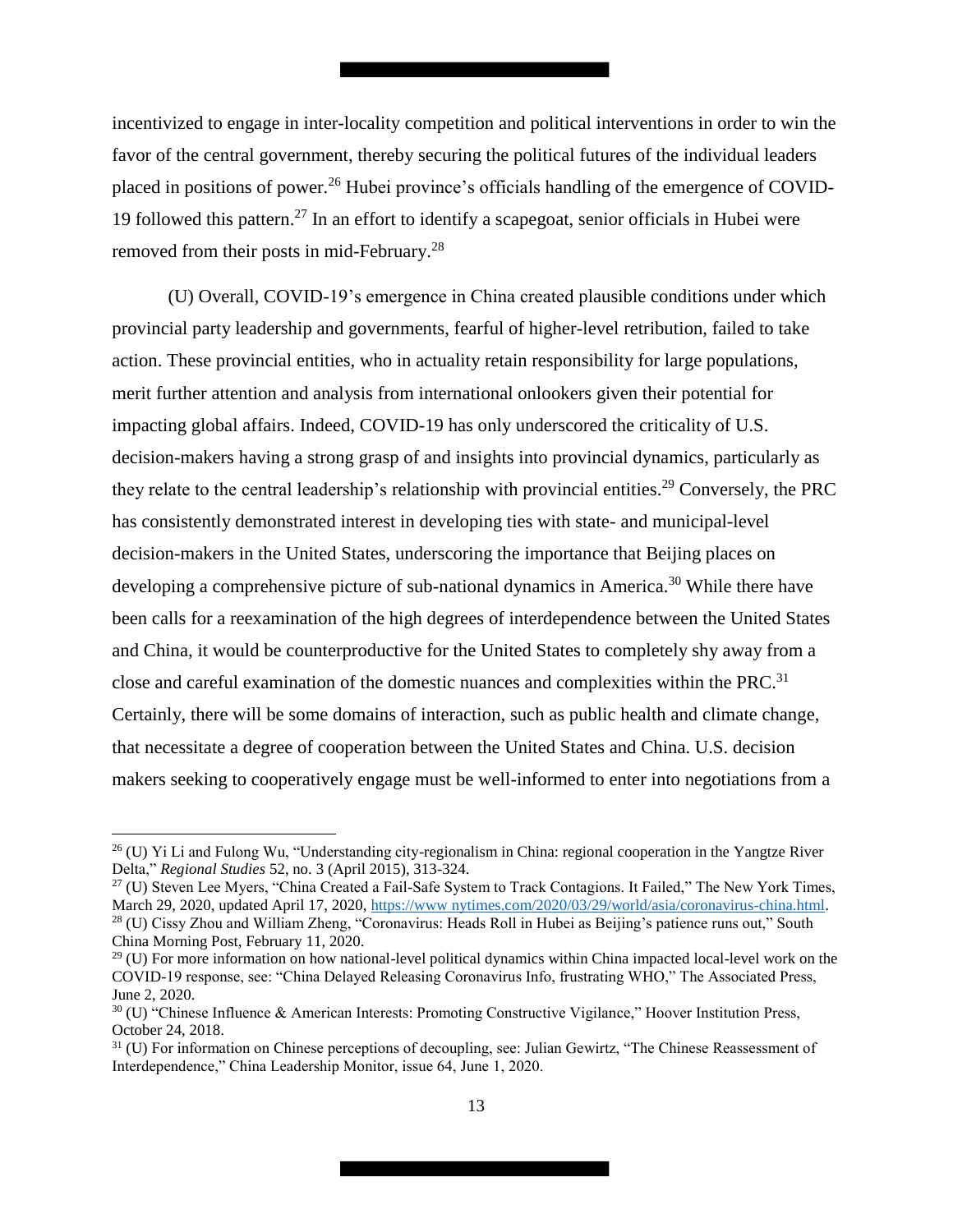position of strength. Although the CCP is careful to project a steely veneer of monolithic policy preferences, failing to understand the competing perspectives, different centers of gravity, and diverse viewpoints within China's vast internal bureaucracy and different regions will cheapen U.S. analysis of internal PRC dynamics – dynamics that plausibly set the trajectory for the early stages of the novel coronavirus outbreak in Hubei Province.<sup>32</sup>

#### <span id="page-13-0"></span>*(U) COVID-19 and Domestic Information Control*

 $\overline{a}$ 

(U) Once it became clear that a response to COVID-19 would require sacrifices from and the active participation of its population, CCP officials began seeking to control the COVID-19 narrative in a way designed to engender support for the Party's actions. The cooption of Dr. Li Wenliang's memory is the most striking example of how the CCP seeks to rehabilitate and exploit key events to drive narratives designed to maintain internal stability, often at the expense of the truth. On December 30, 2019, Dr. Li informed former classmates that he had treated several cases resembling SARS. Days later, he was forced by the Public Security Bureau to sign an apology for "disturbing the social order" and was publicly reprimanded. Dr. Li subsequently contracted COVID-19 and became known as a folk hero on Chinese social media for his early warnings. Dr. Li subsequently passed away from the virus on February 6, 2020.<sup>33</sup> Immediately after Dr. Li's death, Chinese social media sites were overtaken with exceedingly critical comments targeting the CCP. China's public mourned Dr. Li, publicly calling for the freedom of speech and the end of censorship.<sup>34</sup> However, attempts to use Dr. Li's death as a galvanizing force for change were quickly stymied. CCP leadership soon acted to paint Dr. Li as a patriot,

 $32$  (U) For further discussion of "collusion" between local officials and higher-level authorities to locally adapt national-level policy directives, see: "CLM Insights: Interview with Xueguang Zhou," China Leadership Monitor, June 1, 2020.

<sup>33</sup> (U) "Li Wenliang: Coronavirus kills Chinese whistleblower doctor," BBC News, February 7, 2020, https://www.bbc.com/news/world-asia-china-51403795.

 $34$  (U) Huileng Tan, "Coronavirus whistleblower doctor dies, sparking outpouring--and censorship—on social media," CNBC News, February 7, 2020, https://www.cnbc.com/2020/02/07/hashtag-censored-after-coronaviruswhistleblower-doctors-death.html.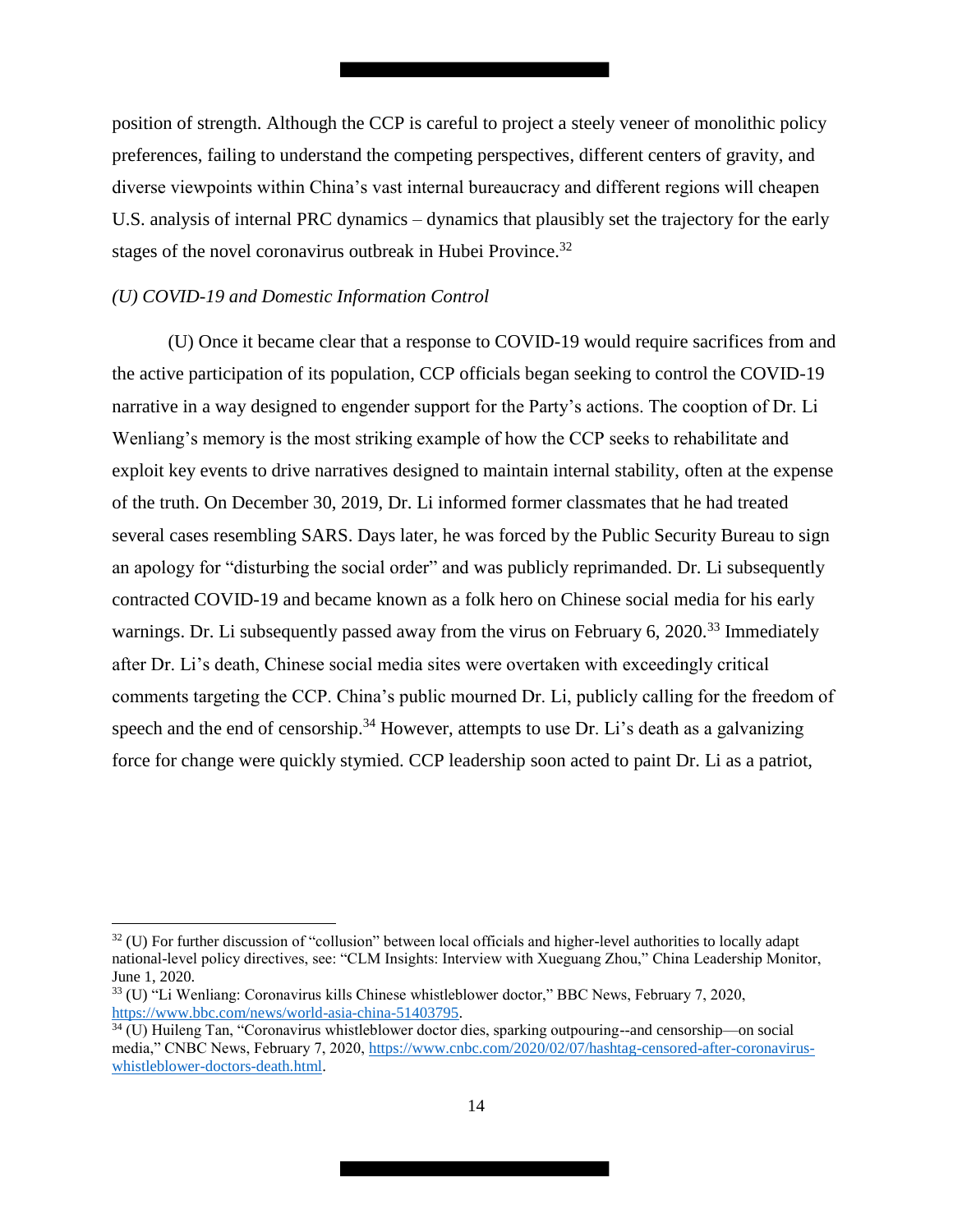whitewashing the initial criminalization of Dr. Li's reports and hailing him as a hero in the CCP's fight against COVID-19.<sup>35</sup>

(U) The CCP's dedication to strict information control – and even recasting its own past actions to warp the record – has profound effects on how the United States should track and evaluate events occurring within China, all of which extend beyond after-action analyses of the emergence of COVID-19. Statements and articles emerging from China's vast propaganda apparatus must be analyzed through the prism of narrative control, rather than uncritically accepted as fact or reflexively assumed as false. Within academia and China scholarship broadly, there is a long tradition of utilizing careful propaganda analysis as a method to discern CCP policy preferences and priorities.<sup>36</sup> Understanding what information the CCP seeks to suppress or amplify, and at which inflection points, provides critical insights into the Party's objectives both domestically and abroad. The emergence of COVID-19 provides observers with an important template to understand how the CCP can rapidly mitigate and manage "black swan" events and internal popular dissent.

#### <span id="page-14-0"></span>*(U) Chinese Military Might*

 $\overline{\phantom{a}}$ 

(U) In service of achieving the "Chinese Dream," China's People's Liberation Army has continued "to implement the most comprehensive restructuring in its history to become a force capable of conducting complex joint operations."<sup>37</sup> This evolution in the force, initiated to enhance China's military services' ability to mitigate historic interoperability challenges, likely enhances China's confidence in its ability to project power regionally, particularly with respect to Taiwan.<sup>38</sup> Moreover, China's illegitimate territorial claims in the South China Sea and unprofessional maneuvers present continued challenges to the safe execution of U.S. Navy

<sup>&</sup>lt;sup>35</sup> (U) "China Media Bulletin: Coronavirus-era repression, propaganda, censorship, surveillance and more," Freedom House, March 2020, https://freedomhouse.org/report/china-media-bulletin/2020/china-media-bulletincoronavirus-era-repression-propaganda

<sup>&</sup>lt;sup>36</sup> (U) Alice Miller, "Valedictory: Analyzing the Chinese Leadership in an Era of Sex, Money, and Power," China Leadership Monitor, no. 57, August 2018, https://www.hoover.org/sites/default/files/research/docs/clm57-amfinal.pdf.

 $37$  (U) "Annual Report to Congress: Military and Security Developments Involving the People's Republic of China 2019," The Office of the Secretary of Defense, The Department of Defense, 2019, pg. ii.

<sup>&</sup>lt;sup>38</sup> (U) Kathrin Hille, "China military build-up makes attack on Taiwan more likely, says US," Financial Times, January 16, 2019.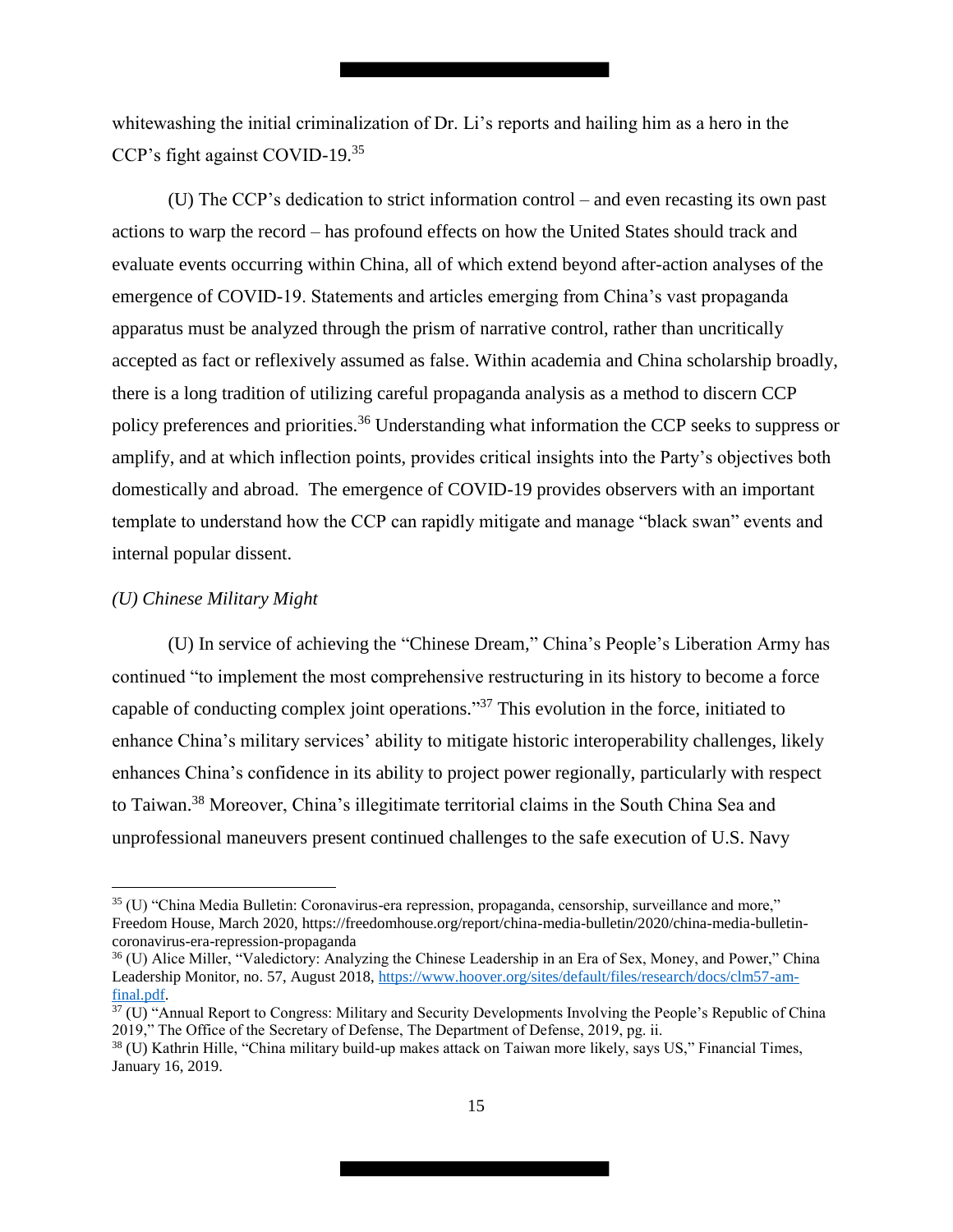operations in the Pacific.<sup>39</sup> Despite public and contrary assurances from Xi to former U.S. President Barack Obama, China has deployed surface-to-air missiles and fighter aircraft on Woody Island, an island enlarged through environmentally harmful land reclamation practices.<sup>40</sup> Beyond the Indo-Pacific, China has opened its first overseas military base in Djibouti, and is allegedly seeking a base in Cambodia, both of which could provide additional logistical support for overseas Chinese military operations and challenge U.S. and allied freedom of navigation.<sup>41</sup> In the event of a contingency or other crisis, instability in the Pacific could choke key shipping lanes, threatening the \$3.37 trillion dollars of global commercial trade that traverses these waters every year.<sup>42</sup>

(U) The Department of Defense further assesses that, "PLA capabilities in development provide options for China to dissuade, deter, or, if ordered, defeat third-party intervention during a large-scale, theater campaign such as a Taiwan contingency.<sup>43</sup> Key systems such as the H-6K bomber aircraft, demonstrate China's ability to hold Guam at risk with land-attack cruise missiles.<sup>44</sup> The DF-21D, a land-based intermediate-range ballistic missile has been labeled "the carrier killer" by some analysts who assess that the missile's primary purpose is to deter, and potentially defeat, U.S. aircraft carriers in the Pacific.<sup>45</sup> Moreover, China continues to invest in technologically innovative weapons systems. In the October 2019 parade commemorating the 70th anniversary of the founding of the People's Republic of China, the PLA publicly presented hypersonic cruise missiles, new unmanned aerial vehicles (UAVs), and long-range submarine launched cruise missiles.<sup>46</sup> China's continued advancements in cyber and space-based systems

l

<sup>39</sup> (U) Steven Lee Myers, "American and Chinese Warships Narrowly Avoid High-Seas collision," The New York Times, October 2, 2018.

<sup>40</sup> (U) "Update: China's Continuing Reclamation in the Paracels," Asia Maritime Transparency Initiative, Center for Strategic and International Studies, August 9, 2017.

<sup>41</sup> (U) Timothy R. Heath, "The Ramifications of China's Reported Naval Base in Cambodia," World Politics Review, August 5, 2019.

<sup>&</sup>lt;sup>42</sup> (U) China Power Team. "How much trade transits the South China Sea?" China Power. August 2, 2017. Updated October 10, 2019.

<sup>43</sup> (U) "Annual Report to Congress," p. 54.

<sup>44</sup> (U) Derek Grossman, Nathan Beauchamp-Mustafaga, Logan Ma, and Michael S. Chase, "China's Long-Range Bomber Flights: Drivers and Implications," RAND Corporation, 2018.

<sup>45</sup> (U) David Lague, Benjamin Kang Kim, "Special Report: New missile gap leaves U.S. scrambling to counter China," Reuters, April 25, 2019.

<sup>46</sup> (U) Michael Martina, "China showcases fearsome new missiles to counter U.S. at military parade," Reuters, October 1, 2019.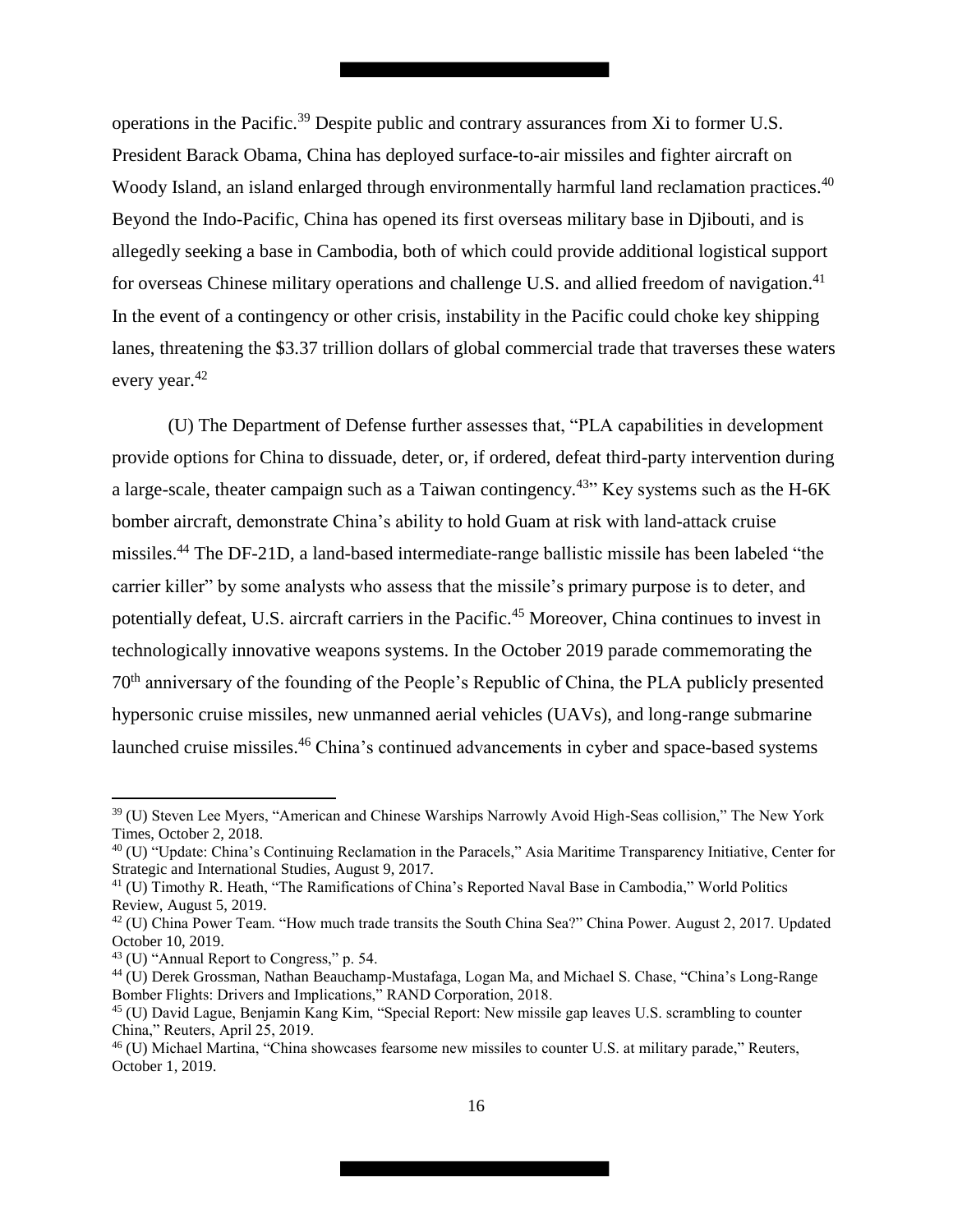also introduce the likelihood of entirely new domains of conflict in the event of a contingency.<sup>47</sup> These new domains could redefine existing conceptions of how a 21<sup>st</sup> century war would unfold, extending the battlefield to our political discourse, mobile devices, and the very infrastructure that modern digital communication and communities rely upon.

#### <span id="page-16-0"></span>*(U) Technological Advancements and Export of Digital Authoritarianism*

(U) At the center of the CCP's ambitions to achieve the China Dream is Beijing's quest to become a "science and technology world superpower.<sup>48</sup>" Key Chinese directives and initiatives, including "Made in China 2025" and the "Thousand Talents Program," have ensured CCP support for critical sectors. While initially fueled by illicitly acquired technology from foreign entities as well as billions of dollars of state-directed subsidies to priority sectors, Chinese technology firms, including Huawei and ZTE, are now successfully competing in international markets.<sup>49</sup> As China now seeks to build on these initial gains, U.S. leadership in key fields, such as quantum computing and artificial intelligence, is no longer assured. Moreover, findings from a U.S. Senate inquiry noted that federal agencies were unprepared to prevent China from illicitly acquiring U.S. taxpayer-funded research.<sup>50</sup>

(U) In recent years, China's advancements in quantum sciences have enabled new innovation in quantum-based cryptography, networks, computing, and space experiments, all of which are fields with clear dual-use military applications.<sup>51</sup> China's artificial intelligence sector has seen rapid growth in recent years, producing over a dozen billion-dollar companies.<sup>52</sup> China is also using this technology to monitor its population, including installing hundreds of millions

 $\overline{\phantom{a}}$ 

<sup>&</sup>lt;sup>47</sup> (U) Daniel R. Coats, "Statement for the Record, Worldwide Threat Assessment of the U.S. Intelligence Community," The Office of the Director of National Intelligence, Senate Select Committee on Intelligence, January 29, 2019, p. 5, 17.

<sup>48</sup> (U) "*Jianshe shijie keji qiangguo, kan xijinping shi da guanjian ci,"* Xinhua News, May 30, 2018.

 $^{49}$  (U) For a comprehensive assessment of China's technology transfer practices, see: "Findings of the Investigation into China's Acts, Policies, and Practices Related to Technology Transfer, intellectual Property, And Innovation Under Section 301 of the Trade Act of 1974," Office of the United States Trade Representative, Executive Office of the President, March 22, 2018.

<sup>50</sup> (U) Senate Homeland Security and Government Affairs Permanent Subcommittee on Investigations, "Threats to the U.S. Research Enterprise: China's Talent Recruitment Plans," November 18, 2019.

<sup>51</sup> (U) Elsa B. Kania and John K. Costello, "Quantum Hegemony? China's Ambitions and the Challenge to U.S. Innovation Leadership," The Center for a New American Security, September 2018.

<sup>52</sup> (U) Will Knight, "China's AI Unicorns Can Spot Faces. Now They Need New Tricks," Wired, December 12, 2019.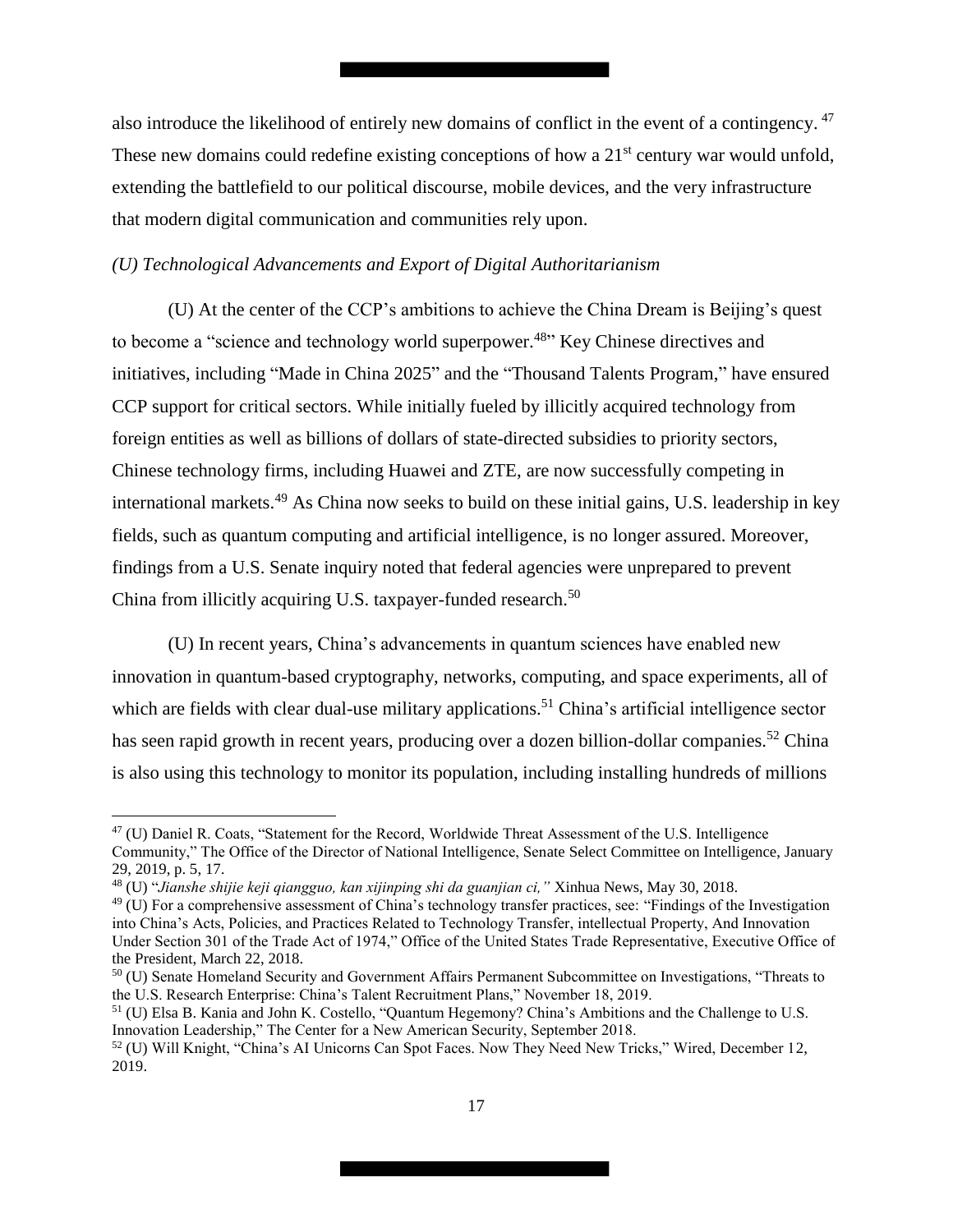of surveillance cameras throughout the country, many equipped with facial recognition technology.<sup>53</sup> The Chinese government has long used technology to control and manipulate its population online, and its aggressive pursuit of artificial intelligence is helping move that control into the physical world.<sup>54</sup> Within Xinjiang province, predictive algorithms have been used to identify candidates to detain in the CCP's "re-education camps."<sup>55</sup> Chinese companies are also increasingly exporting this digital authoritarianism abroad, selling artificial intelligence surveillance products to over 60 countries.<sup>56</sup> One striking example was Ecuador's 2011 adoption of Chinese surveillance technology, which subsequently enabled the domestic intelligence service to monitor dissidents' every movement.<sup>57</sup> In a 2016 visit to Ecuador, President Xi visited the surveillance center's headquarters, demonstrating the high degree of political support for the continued development and export of these products.

(U) Of importance to U.S. multinational corporations and the global economy is the role of the Chinese Communist Party within these ostensibly private corporations. According to the Australian Strategic Policy Institute, China has sought to extend the Party's reach into key private firms; as of 2016, there were approximately 1.3 million Chinese Communist Party committees within private firms, a sevenfold increase from 2006.<sup>58</sup> While the American private sector should welcome competition, the CCP's integration into private firms' decision-making structures constitutes an inherently unfair and inappropriate intervention into some of the world's most critical sectors and markets. More critically for U.S. national security interests, the Committee's 2012 report on Huawei made clear the potential risks to U.S. telecommunications infrastructure in the event that a purportedly private Chinese company has the capacity to be

l

<sup>53</sup> (U) Paul Mozur, "Inside China's Dystopian Dreams: A.I., Shame and Lots of Cameras," The New York Times, July 8, 2018.

<sup>54</sup> (U) Elizabeth C Economy, "The Great Firewall of China: Xi Jinping's Internet Shutdown," The Guardian, June 29, 2018.

<sup>55</sup> (U) "China's Algorithms of Repression: Reverse Engineering a Xinjiang Police Mass Surveillance App," Human Rights Watch, May 1, 2019.

<sup>56</sup> (U) Steven Feldstein, "The Global Expansion of AI Surveillance," Carnegie Endowment for International Peace, September 17, 2019.

<sup>57</sup> (U) Paul Mozur, Jonah M. Kessel, and Melissa Chan, "Made in China, Exported to the World: The Surveillance State," The New York Times, April 24, 2019.

<sup>58</sup> (U) Danielle Cave, Samantha Hoffman, Alex Joske, Fergus Ryan, and Elise Thomas, "Mapping China's Tech Giants," Australian Strategic Policy Institute, April 18, 2019.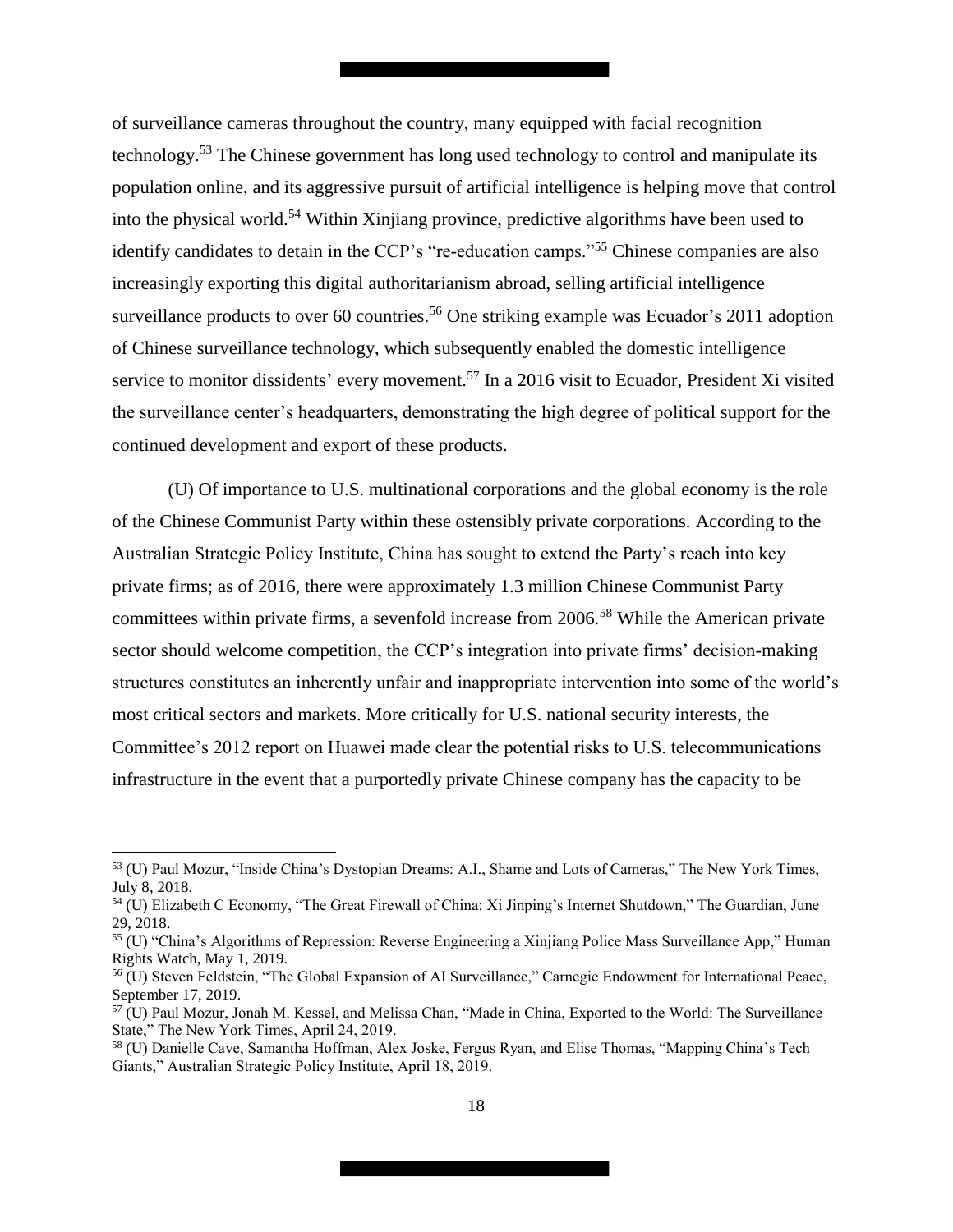compelled or coerced by the Chinese Communist Party.<sup>59</sup> These findings, while drafted in reference to Huawei and ZTE, contain broadly generalizable implications for U.S. and allied adoption of software and hardware originating from Chinese companies with similar relationship structures to the CCP.

# <span id="page-18-0"></span>*(U) The Post-COVID-19 Authoritarian Playbook: Public Health, Surveillance, and Social Control*

(U) China's domestic response to COVID-19 has created new opportunities for the CCP to introduce authoritarian tactics in the digital realm. Alipay Health Code, a new smartphone application designed to inform users of their self-quarantine status, harvests vast amounts of user data and transmits it to local police.<sup>60</sup> Using opaque algorithms, Alipay Health Code processes harvested data to assign users with a green, yellow, or red QR code, which corresponds to the users' self-quarantine status. In large Chinese cities, it is routine for businesses to require patrons to display their Alipay Health Code, ensuring widespread adoption of the app. Analysts have noted the blurred lines between the role of Alibaba, a private enterprise, and the PRC's security apparatus, raising concerns about the ultimate use of the data.<sup>61</sup> The city of Hangzhou, where the applications were initially developed, has announced that it intends to continue usage of the application even after the COVID-19 pandemic.<sup>62</sup> It is unclear what, if any, privacy safeguards are included within the application, providing the CCP another detailed window into the activities and associations of all PRC residents.

(U) There is evidence to suggest that China's attempts to integrate public health and security are indicative of a broader campaign to normalize the security apparatus' intervention into PRC citizens' everyday lives as a matter of public health. Recent work on the CCP concept of "prevention and control" (*fangkong)* identified disturbing instances in which the CCP

l

<sup>59</sup> (U) "The U.S. National Security Issues Posed by Chinese Telecommunications Companies Huawei and ZTE," The House Permanent Select Committee on Intelligence, October 8, 2012.

<sup>60</sup> (U) Paul Mozur, Raymond Zhong, and Aaron Krolik, "In Coronavirus Fight, China Gives Citizens a Color Code, With Red Flags," The New York Times, March 1, 2020, https://www nytimes.com/2020/03/01/business/chinacoronavirus-surveillance html

<sup>61</sup> (U) Jordan Schneider, "China Voices | How Alibaba built China's health code," Technode, April 7, 2020, https://technode.com/2020/04/07/china-voices-how-alibaba-built-chinas-health-code/.

 $62$  (U) Jane Li, "China's health scores for citizens won't go away when coronavirus does," Quartz, May 25, 2020, https://qz.com/1860453/chinese-city-will-use-health-scores-for-citizens-even-after-covid-19/.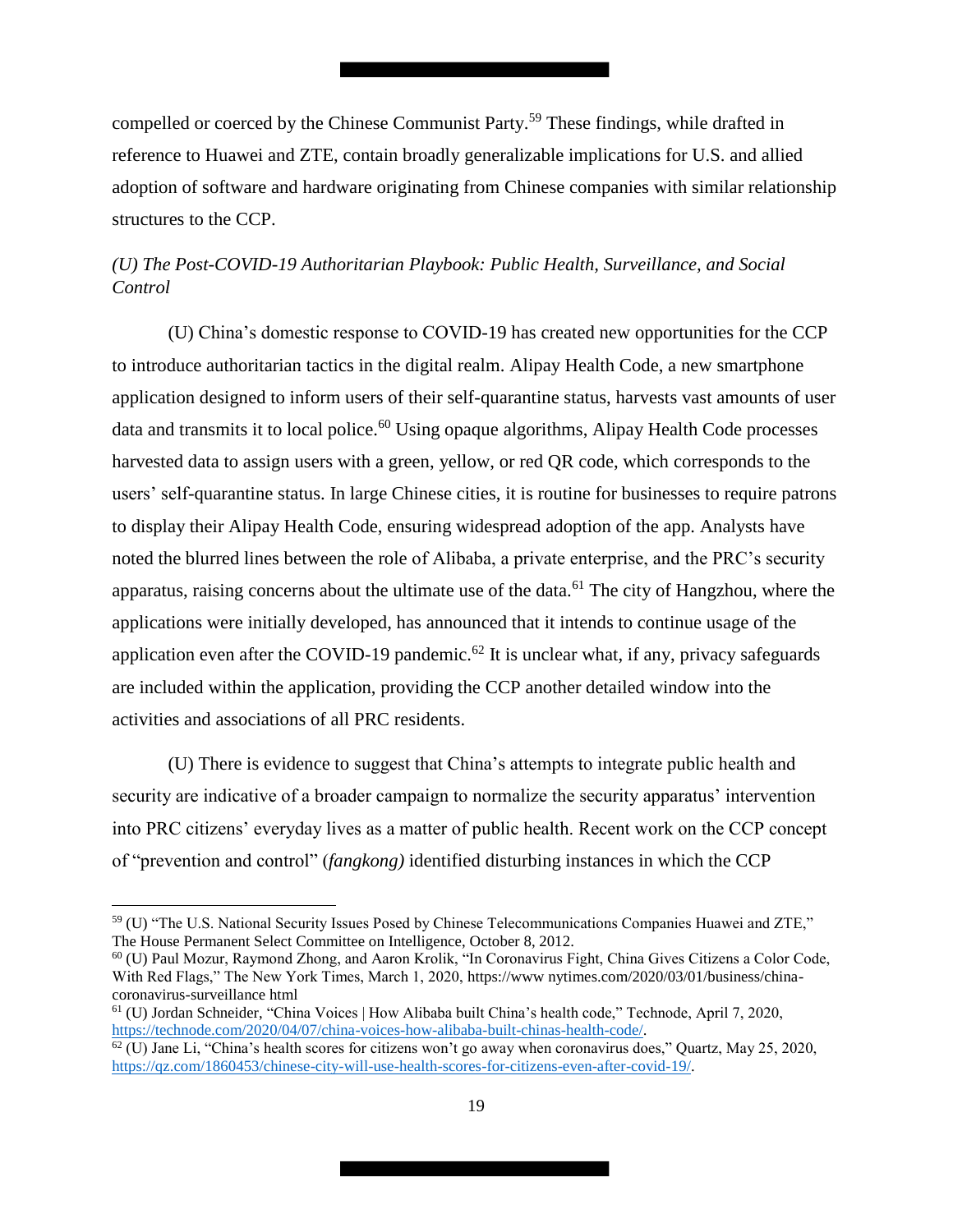promotes inoculating the population against ideological viruses, normalizing discourse that describes national security and public health interchangeably.<sup>63</sup> This intertwining of public health and national security further empowers the CCP to use COVID-19 as a means through which it enhances and extends its growing network of invasive surveillance. Moreover, given the international demand for tools to quickly and effectively combat COVID-19, China's development of a fused public health and national security doctrine opens the door to increased export of digital authoritarianism. China has sought to increase focus on the Health Silk Road and Digital Silk Road components of One Belt, One Road, in the wake of the pandemic, acknowledging the global demand for cooperation on health technology issues.<sup>64</sup> This raises the specter of a surveillance state fueled by increasingly personalized data sources. It is incumbent upon the United States to identify digital solutions to public health crises that adequately balance citizens' right to privacy with the need to protect the public.

#### <span id="page-19-0"></span>*(U) Counterintelligence, Agents of Influence, and the United Front*

 $\overline{\phantom{a}}$ 

(U) In tandem with Beijing's increasing military and technological clout, China's intelligence services continue to threaten the safety and security of U.S. personnel and national security information. In 2019, ODNI assessed that, "based on their services' capabilities, intent, and broad operational scopes," China's and Russia's intelligence services will continue to be the leading intelligence threats to the United States.<sup>65</sup> The 2014 breach of the Office of Personnel Management (OPM)'s federal personnel and background investigation records has been attributed to state-sponsored Chinese hacking. In February 2020, the U.S. Department of Justice indicted members of the People's Liberation Army for the Equifax breach, demonstrating the impact of Chinese espionage on nearly 150 million Americans' personal information.<sup>66</sup> In 2019

 $\frac{64}{10}$  "WHO Director-General's opening remarks at high-level video conference on Belt and Road International cooperation – 18 June 2020," World Health Organization, June 18, 2020,

<sup>63</sup> (U) Sheena Chestnut Greitens and Julian Gewirtz, "China's Troubling Vision for the Future of Public Health," Foreign Affairs, July 10, 2020, https://www.foreignaffairs.com/articles/china/2020-07-10/chinas-troubling-visionfuture-public-health.

https://www.who.int/dg/speeches/detail/who-director-general-s-opening-remarks-at-high-level-video-conference-onbelt-and-road-international-cooperation---18-june-2020

<sup>65</sup> (U) Coats, "Statement for the Record, Worldwide Threat Assessment of the U.S. Intelligence Community," p. 13.

<sup>66</sup> (U) Aruna Viswanatha, Dustin Volz, and Kate O'Keefe, "Four Members of China's Military Indicted Over Massive Equifax Breach," The Wall Street Journal, February 11, 2020.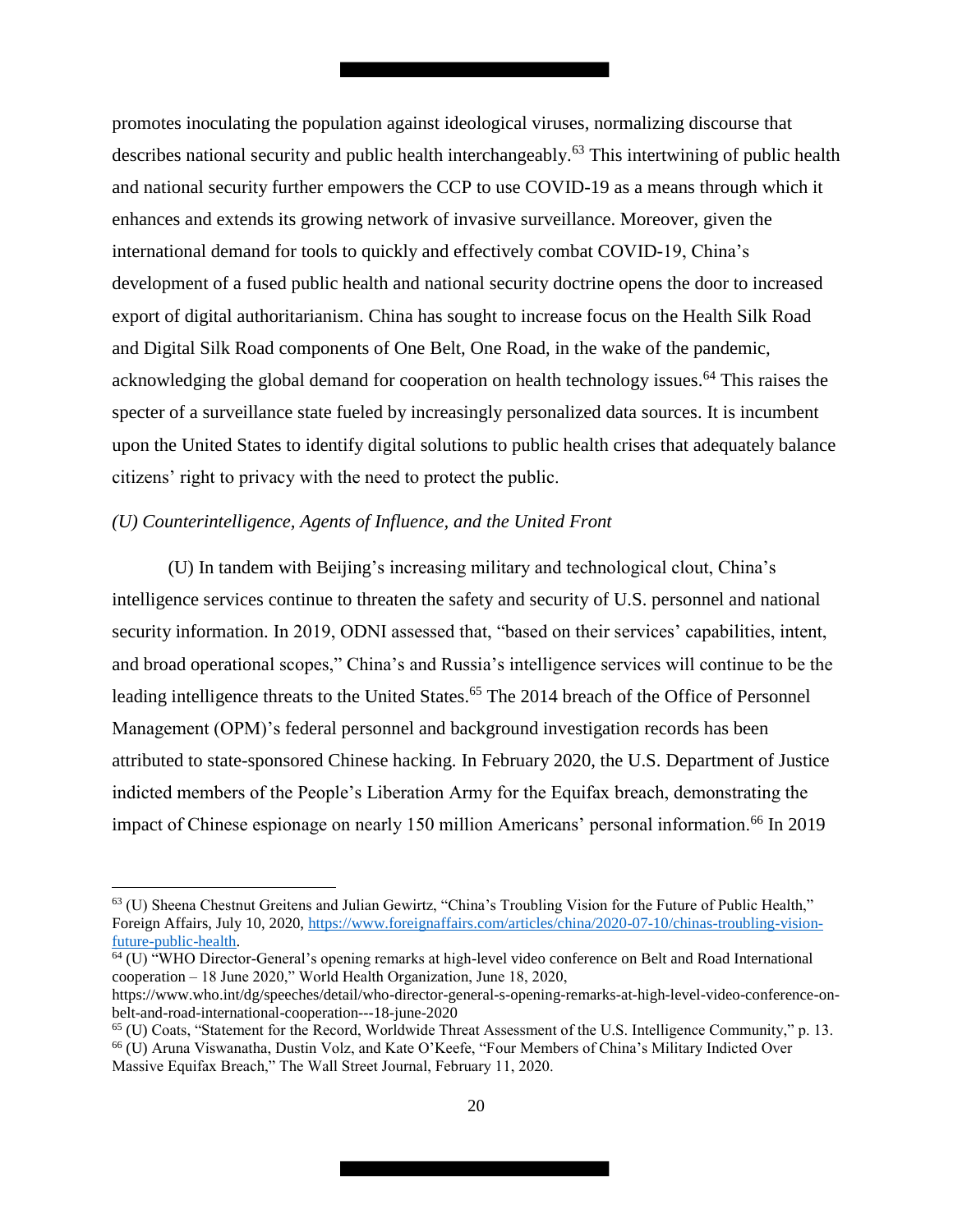alone, three former Intelligence Community officers were charged by U.S. prosecutors and sentenced to prison for delivering or seeking to deliver classified information to PRC intelligence officers.<sup>67</sup> Moreover, the National Counterintelligence and Security Center warned in its 2018 report that, "most Chinese cyber operations against U.S. private industry that have been detected are focused on cleared defense contractors or IT and communications firms whose products and services support government and private sectors networks worldwide.<sup>68</sup><sup>3</sup> As of February 2020, the Federal Bureau of Investigation is investigating China-related cases in all fifty states and each of its 56 field offices.<sup>69</sup> Broadly, the Committee assesses that China's intelligence services will continue to pose a formidable challenge to the U.S. intelligence community, which will require equal parts ingenuity, humility, and vigilance to address.

(U) Outside of China's conventional intelligence apparatus exists a separate layer of influence actors, many of which are funded and organized by the Chinese Communist Party's United Front Work Department, Central Propaganda Department, and the International Liaison Department.<sup>70</sup> To that end, Chinese influence operations in the United States intentionally obscure the line between typical civil society engagements and malign influence activities. In particular, the CCP's United Front Work Department, which Chairman Xi Jinping has referred to as one of China's "magic weapons," seeks to guide foreign governments, political parties, private entities, and the overseas Chinese diaspora community to adopt positions that are favorable to the Chinese Communist Party's interests.<sup>71</sup> Within the United States, Chinese influence operations have targeted cultural institutions, state- and municipal-level government offices, media organizations, educational institutions, businesses, think tanks, and policy communities.<sup>72</sup>

 $\overline{\phantom{a}}$ 

<sup>67</sup> (U) *See* Adam Goldman, "Former CIA Officer Sentenced to 20 Years After Spying for China," the New York Times, May 17, 2019; Mihir Zaveri and Mariel Padilla, "U.S. Intelligence Officer who Tried to Share Secrets With China is Sentenced to 10 Years," New York Times, September 24, 2019; Zach Montague, "Ex-CIA Officer Sentenced to 19 Years in Chinese Espionage Conspiracy," The New York Times, November 22, 2019.

<sup>68</sup> (U) "Foreign Economic Espionage in Cyberspace," National Counterintelligence and Security Center, 2018. <sup>69</sup> (U) Andrew Lelling and Joseph Bonavolonta, "The intel on China's counterintelligence threat to America," the

Boston Globe, February 11, 2020.

<sup>70</sup> (U) Anne-Marie Brady, "Magic Weapons: Chinese Political Influence Activities Under Xi Jinping," The Wilson Center, September 2017.

 $71$  (U) Brady, "Magic Weapons: Chinese Political Influence Activities Under Xi Jinping." Alexander Bowe, "China's Overseas United Front Work: Background and Implications for the United States," U.S.- China Economic and Security Review Commission, August 24, 2018.

 $72$  (U) "Annual Report to Congress," p. 112.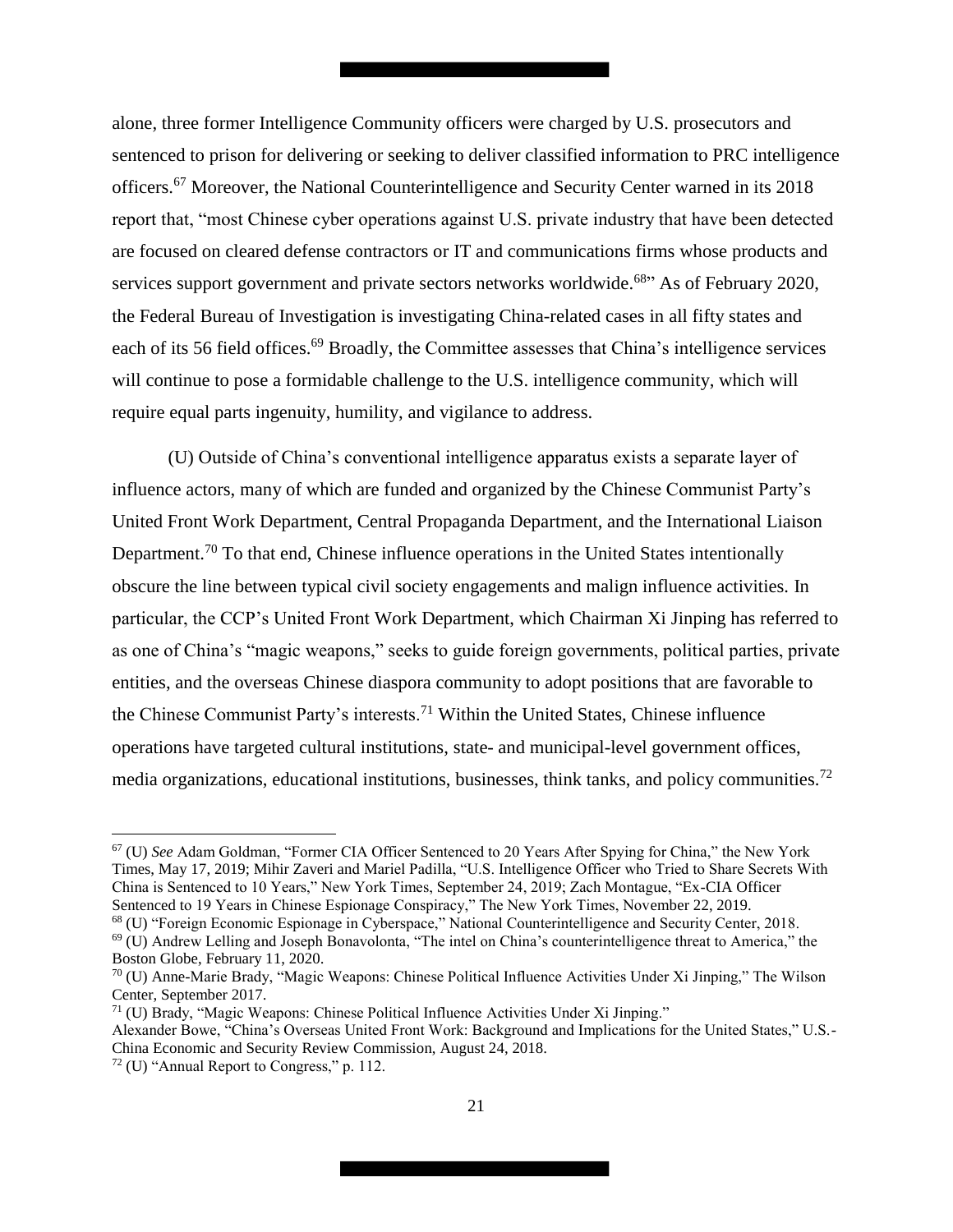#### <span id="page-21-0"></span>*(U) Chinese Propaganda & Disinformation Efforts*

(U) Historically, China's external propaganda efforts have been focused on the cultivation of positive global impressions of Beijing's behavior, such as promoting the narrative of China's "peaceful rise."<sup>73</sup> However, in the wake of the 2019 protests in Hong Kong and the COVID-19 pandemic, China's approach to propaganda and disinformation has undergone significant transformations across several key dimensions, each of which carries the potential to further muddy the global information environment and enable Beijing to achieve its objectives.<sup>74</sup> The most readily visible change in China's international messaging posture is the rise in aggressive, overt, coordinated public diplomacy efforts on Western social media platforms. Research conducted by the German Marshall Fund found that China's official diplomatic presence on Twitter has increased by more than 250% in the past year.<sup>75</sup> Several of these new accounts have actively spread disinformation in the wake of the COVID-19 outbreak, including advancing fringe conspiracy theories that COVID-19 originated in a U.S. military lab and amplifying existing Russian and Iranian disinformation emanating from their respective state medias.<sup>76</sup> Official state-backed media sources have also echoed these theories, signaling broader messaging connectivity between China's MFA and the Propaganda Bureau's overseas activities.<sup>77</sup> This rise in overt disinformation is a stark break from past Chinese messaging tactics, which were more passive in nature and designed to shape long-term perceptions of China.

l

Anna Gronewold, "Pompeo to governors: China is watching you," Politico, February 8, 2020.

<sup>73</sup> (U) For more information on the development of the concept of China's peaceful rise, see: "China's Peaceful Rise: Speeches of Zhen Bijian, 1997-2004," The Brookings Institution, June 2005.

For information on how China's internal messaging and external propaganda efforts surrounding the "peaceful rise" concept differ, see: Anne-Marie Brady, "China's Foreign Propaganda Machine," The Wilson Center, October 26, 2015.

<sup>74</sup> (U) Sarah Cook, "Welcome to the New Era of Chinese Disinformation," The Diplomat, May 11, 2020.

<sup>75</sup> (U) Laura Rosenberger, "China's Coronavirus Information Offensive: Beijing is Using New Methods to Spin the Pandemic to Its Advantage," Foreign Affairs, April 22, 2020.

<sup>76</sup> (U) Rosenberger, "China's Coronavirus Information Offensive: Beijing is Using New Methods to Spin the Pandemic to Its Advantage."

 $77$  (U) Hadas Gold, "China is mobilizing its global media machine in the coronavirus war of words," CNN Business, May 15, 2020.

For additional information on the structure of China's propaganda apparatus, see: David Shambaugh, "China's Propaganda System: Institutions, Processes and Efficacy," *The China Journal,* no. 57, January 2007, 25-58.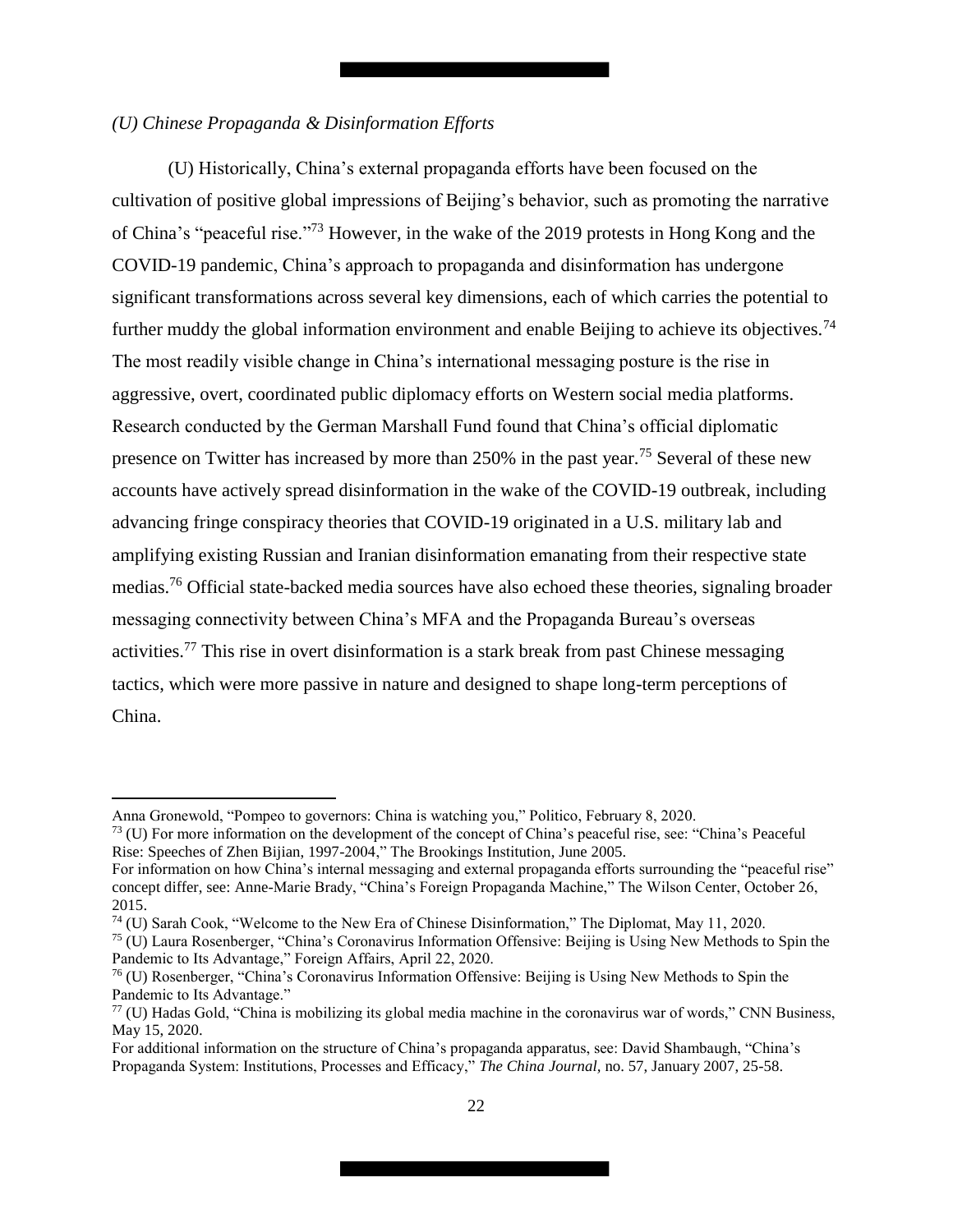(U) In addition to an uptick in overt public diplomacy activity, China has also begun to engage in coordinated inauthentic online behavior and activities to covertly and overtly shape public discourse on topics of importance to the CCP. In the midst of the Hong Kong protests in August 2019, Facebook, Twitter, and YouTube all identified and removed a series of accounts (including likely "bots"), pages, networks, and channels that were engaged in coordinated inauthentic behavior and disinformation operations targeting the Hong Kong protests.<sup>78</sup> This marked the first large-scale takedown of a suspected Chinese state-backed influence operation online. Subsequent open-source analyses of the associated Twitter accounts demonstrated that Chinese actors likely began building this network in early 2017, soon after the U.S. presidential election in 2016. These accounts were first deployed to denigrate Guo Wengui, a U.S.-based Chinese dissident who was targeted by a wide ranging PRC campaign in 2017, and then were subsequently used to criticize a series of December 2018 military veteran protests in the PRC, both of which were events of great political sensitivity to CCP leadership.<sup>79</sup>

(U) As China's propaganda and disinformation behavior and tools continue to advance and the U.S.-China relationship becomes increasingly contentious, Beijing's posture will likely continue to evolve in the coming months and years. Moreover, just as Beijing has assisted nondemocratic states with the implementation of mass-surveillance systems, other aspiring authoritarian actors could seek to emulate these tactics.<sup>80</sup> The PRC's disinformation evolution in conjunction with the multitude of foreign influence threats and state-backed disinformation activity emanating from Russia, Iran, and other adversaries—will set the stage for further assaults on the truth, damaging the United States' ability to advance its policies abroad and effectively engage with American citizens.

 $\overline{\phantom{a}}$ 

<sup>78</sup> (U) Kate Conger, "YouTube Disables 210 Channels that Spread Disinformation about Hong Kong Protests," The New York Times, August 26, 2019.

<sup>79</sup> (U) Daniel Wood, Sean McMinn, and Emily Feng, "China Used Twitter To Disrupt Hong Kong Protests, But Efforts Began Years Earlier," National Public Radio (NPR), September 17, 2019.

<sup>80</sup> (U) For information on the types of states that have imported the PRC's surveillance technology, see: Sheena Chestnut Greitens, "Dealing with Demand for China's Global Surveillance Exports," *Global China: Assessing China's Growing Role in the World,* The Brookings Institution, April 2020.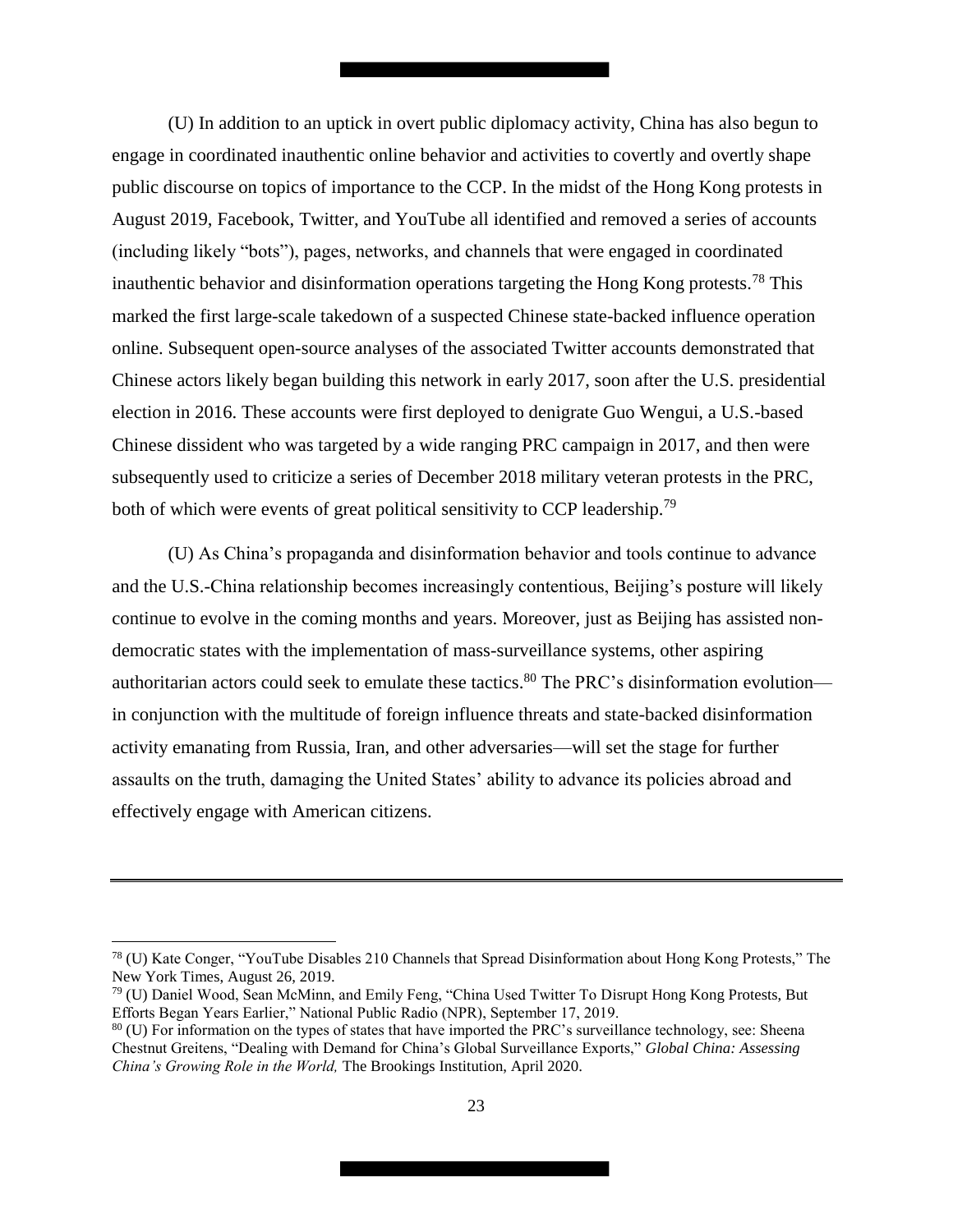#### <span id="page-23-0"></span>**(U) China and the Intelligence Cycle**

 $\overline{\phantom{a}}$ 

(U) The Committee's classified report is divided into chapters, each of which addresses a specific agency's performance throughout the "intelligence cycle" on China-related issues: planning, collection, processing, analysis, dissemination, and evaluation.<sup>81</sup> In conducting this assessment, the Committee took account of the activities of all intelligence community elements and all intelligence collection disciplines.<sup>82</sup>

(U) *Planning.* The Intelligence Community's primary customers include the President of the United States, his or her senior-most advisors, policymakers, warfighters, congressional officials, and other U.S. entities with a need-to-know. The Intelligence Community notes that, "the IC's issue coordinators interact with these officials to identify core concerns and information requirements. These needs, in turn, guide our collection strategies and allow us to produce appropriate intelligence products.  $83$ <sup>33</sup> Accordingly, the Committee assessed: Who are the U.S. decision-makers with core concerns and information requirements related to the China mission? How do these individuals convey their requirements to the intelligence community? How does the intelligence community subsequently prioritize these requests?

(U) *Collection.* The Intelligence Community employs numerous collection disciplines to gather information, including human intelligence, signals intelligence, geospatial intelligence, measures and signatures intelligence, and open source intelligence. With respect to the China mission, the Committee sought to identify: Is the IC executing an effective collection strategy? Does it address defined requirements in a timely fashion? Is the IC ensuring that collection requirements are met using appropriate collection methods? Is ongoing collection lawful? Does the intelligence community's collection posture appropriately manage risk? Are collection processes sufficiently resilient and innovative?

<sup>81</sup> (U) "How the IC Works," Intel.gov, January 3, 2020, www.intelligence.gov/how-the-ic-works#start.

 $82$  (U) Collection disciplines include: geospatial intelligence (GEOINT), human-source intelligence (HUMINT), imagery intelligence (IMINT), measurement and signals intelligence (MASINT), open-source intelligence (OINT), and signals intelligence (SIGINT).

<sup>83</sup> (U) "How the IC Works," Planning, Intel.gov, January 3, 2020, www.intelligence.gov/how-the-ic-works#start.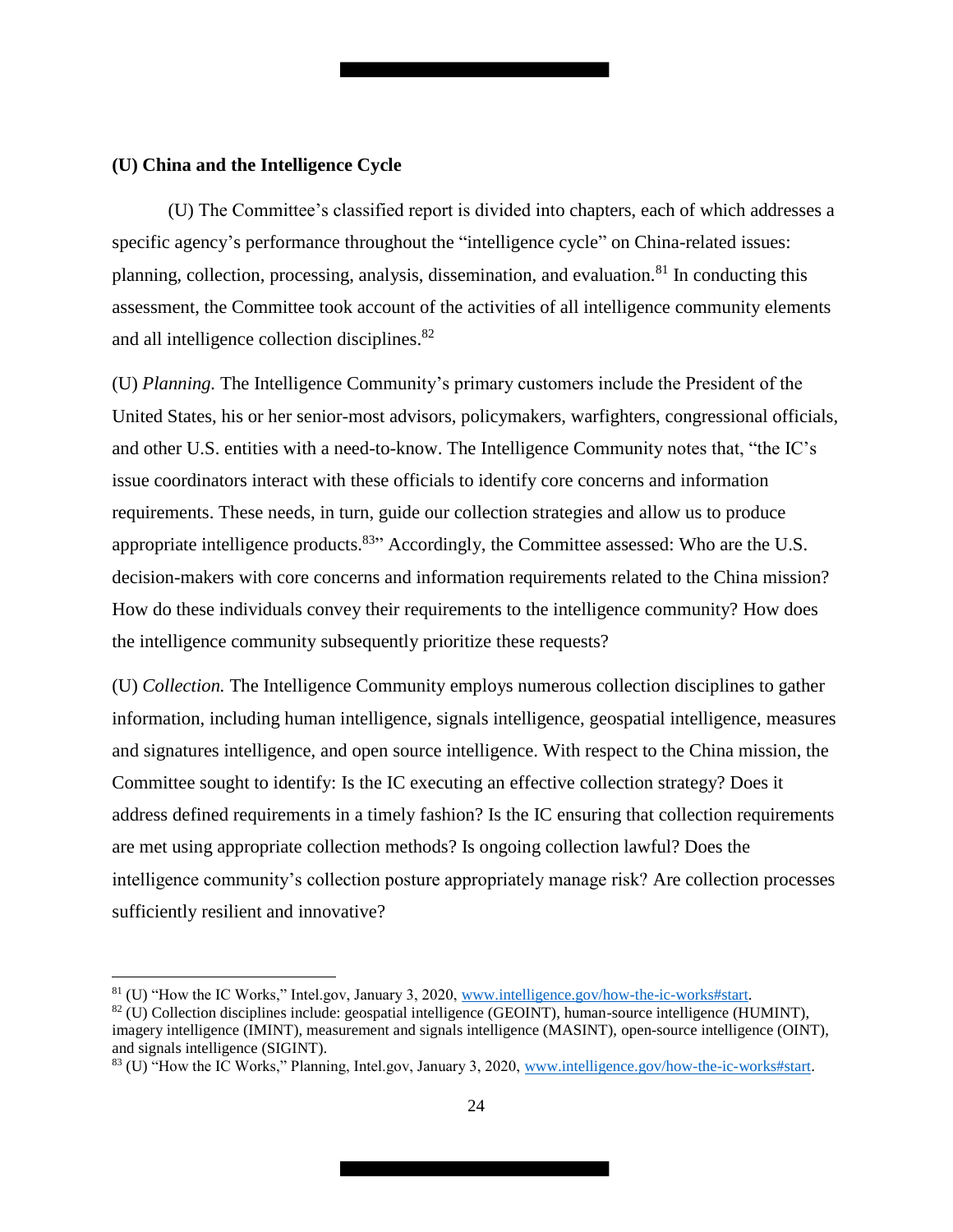(U) *Processing.* Following the collection of intelligence, acquired information is processed for consumption. With the advent of big data, "the collection stage of the intelligence cycle can yield large amounts of data that require organization and refinement," creating added technical challenges to IC officers.<sup>84</sup> The Committee assessed: Is collected intelligence converted to a digestible format in a timely fashion? Is raw intelligence reporting stored in accessible locations? Are intelligence community processing techniques on par, or superior, to comparable commercial capabilities?

(U) *Analysis.* After intelligence is processed, all-source analysts are responsible for aggregating disparate streams of information from multiple collection sources to formulate complete analytic products. Analysts are expected to demonstrate in-depth subject-matter knowledge on their area of focus and identify intelligence gaps to inform future collection priorities.<sup>85</sup> Within the IC's China-focused analytic program, the Committee sought to identify: How are analytic production priorities developed? Are IC analysts able to effectively meet customer requirements within the decision-making cycle? Does the IC have sufficient analytic knowledge management practices in place? Do all-source analytic elements effectively coordinate and prioritize their production?

(U) *Dissemination.* Following the creation of analytic products, "finished intelligence is delivered to policymakers, military leaders, and other senior government leaders who then make decisions based on the information.<sup>86</sup> Within this stage of the intelligence cycle, the Committee assessed: Do decision-makers receive raw and finished intelligence products relevant to their area of responsibility within a timely fashion? Are U.S. government officials with a "need-toknow" cleared into the appropriate compartmented streams of intelligence? Do IC customers possess the appropriate IT equipment to access intelligence required to effectively perform their job duties?

(U) *Evaluation.* After customers have reviewed intelligence products, they provide feedback to IC officers, which can generate new or refined intelligence requirements. $87$  The Committee

 $\overline{\phantom{a}}$ 

<sup>84</sup> (U) "How the IC Works," Processing, Intel.gov, January 3, 2020, www.intelligence.gov/how-the-ic-works#start.

<sup>85</sup> (U) "How the IC Works," Analysis, Intel.gov, January 3, 2020, www.intelligence.gov/how-the-ic-works#start. <sup>86</sup> (U) "How the IC Works," Dissemination, Intel.gov, January 3, 2020, www.intelligence.gov/how-the-ic-

works#start.

<sup>87</sup> (U) "How the IC Works," Evaluation, Intel.gov, January 3, 2020, www.intelligence.gov/how-the-ic-works#start.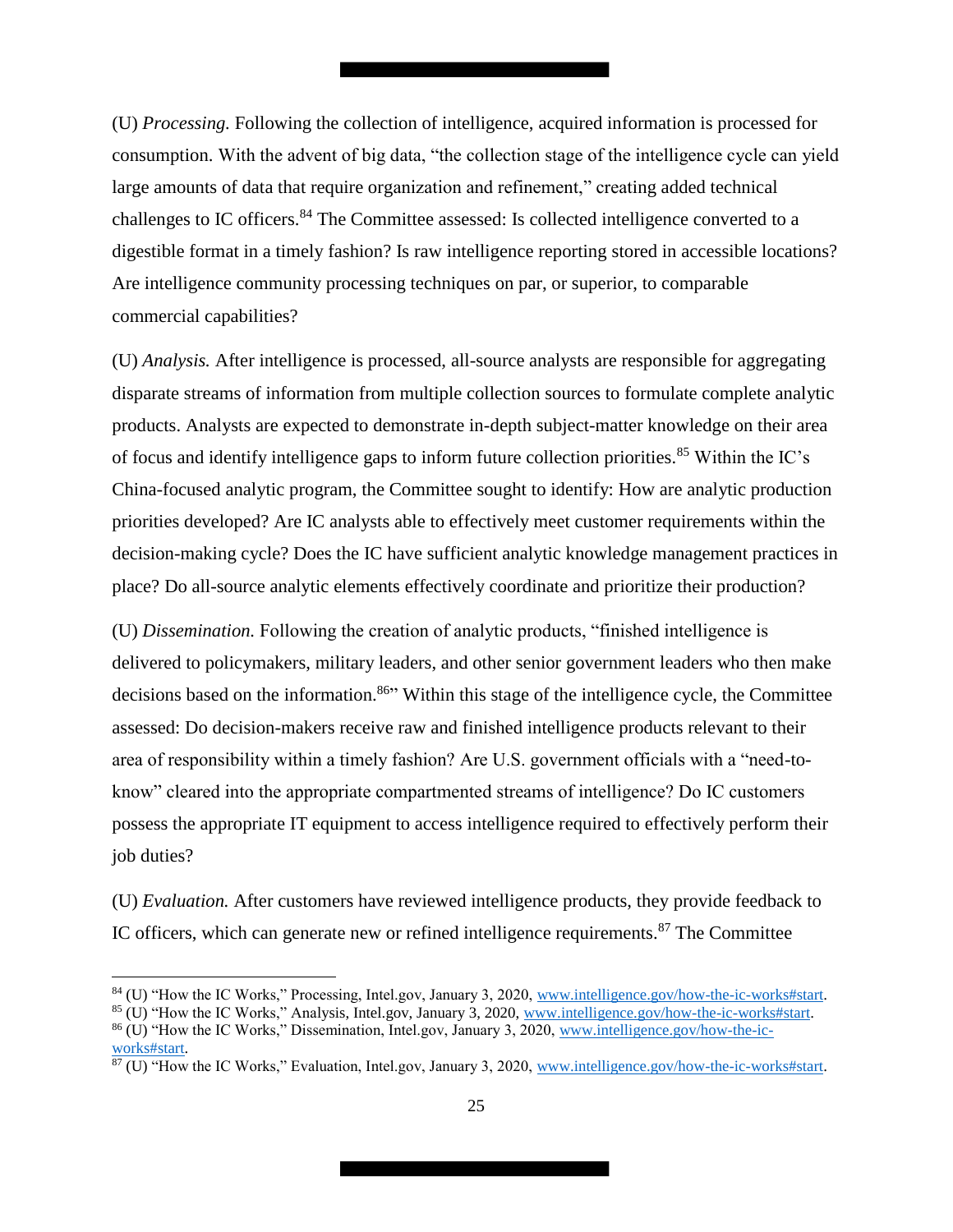assessed: Do these individuals have a reliable and effective means of providing evaluative feedback to the intelligence community? How do IC analysts and briefers share feedback with core collectors? What measures of effectiveness does the IC use to capture added value to the decision-making cycle?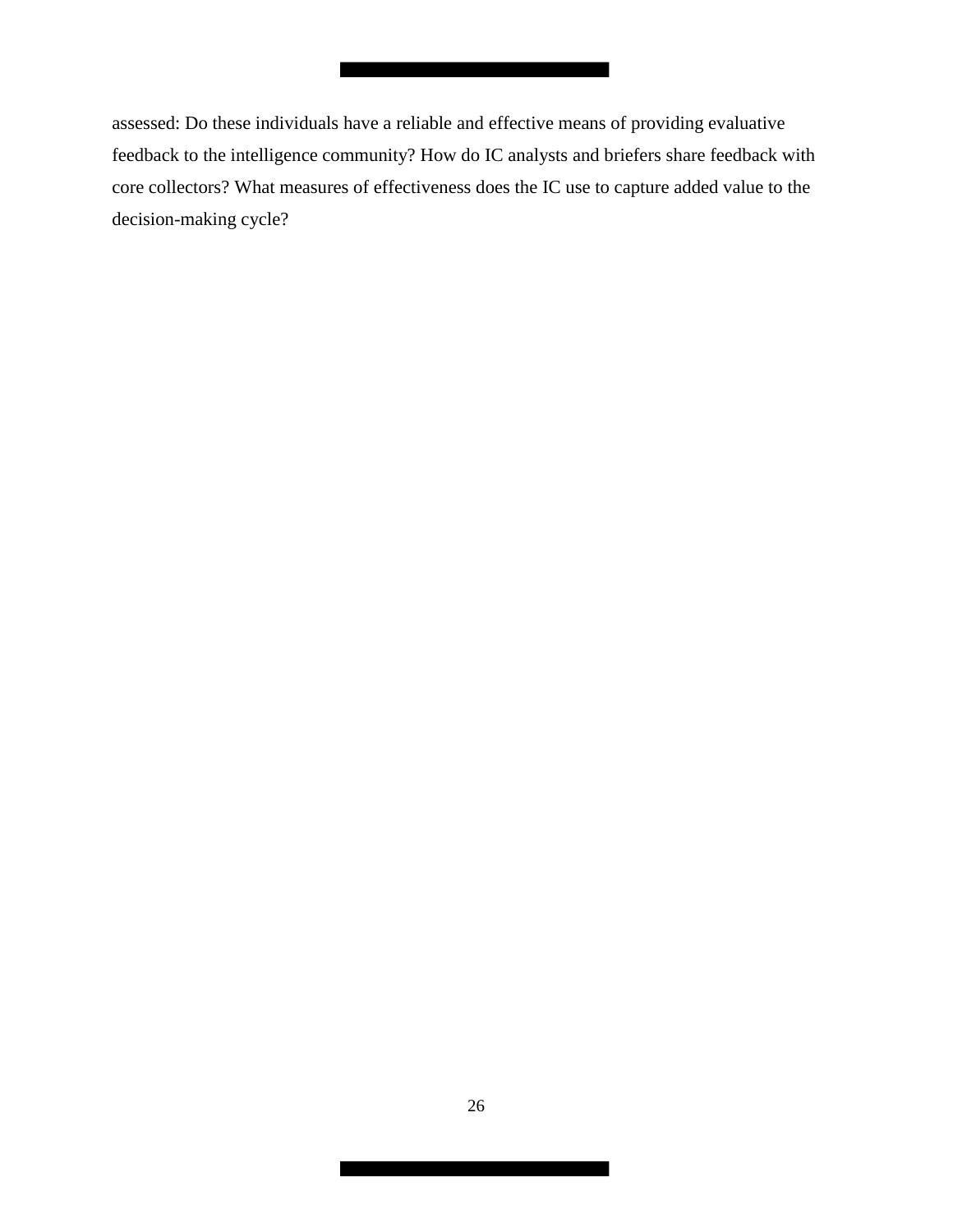#### <span id="page-26-0"></span>**(U) Key Findings**

(U) Following the Committee's evaluation of the Intelligence Community's performance in the key areas noted above, the Committee has developed the following set of unclassified key findings. While the Committee's review was scoped to assess the IC's efforts against the China target, some of its findings address not merely China, but also broader issues foundational to the IC's structure and continued ability to operate in a 21<sup>st</sup> century environment—an environment shaped by the ravages of COVID-19.

1. (U/ ) Intelligence Community

**Example 20** compete with China. Absent a significant realignment of resources, the U.S. government will fail to achieve the outcomes required to enable U.S. competition with China on the global stage.

- 2. (U) The Intelligence Community places insufficient emphasis and focus on "soft," often interconnected long-term national security threats, such as infectious diseases of pandemic potential and climate change, and such threats' macroeconomic impacts on U.S. national security. This could jeopardize the future relevance of the Intelligence Community's analysis to policymakers on certain long-range challenges, particularly given the growing importance of these policy challenges to decision-makers and the public and the devastating impact of the current pandemic on U.S. national life..
- 3. (U) The Intelligence Community has failed to fully achieve the integration objectives outlined in the 2004 Intelligence Reform and Terrorism Prevention Act (IRTPA) for targets and topics unrelated to counterterrorism.
- 4. (U/ ) The Intelligence Community is struggling to adapt to the increasing availability and commodification of data,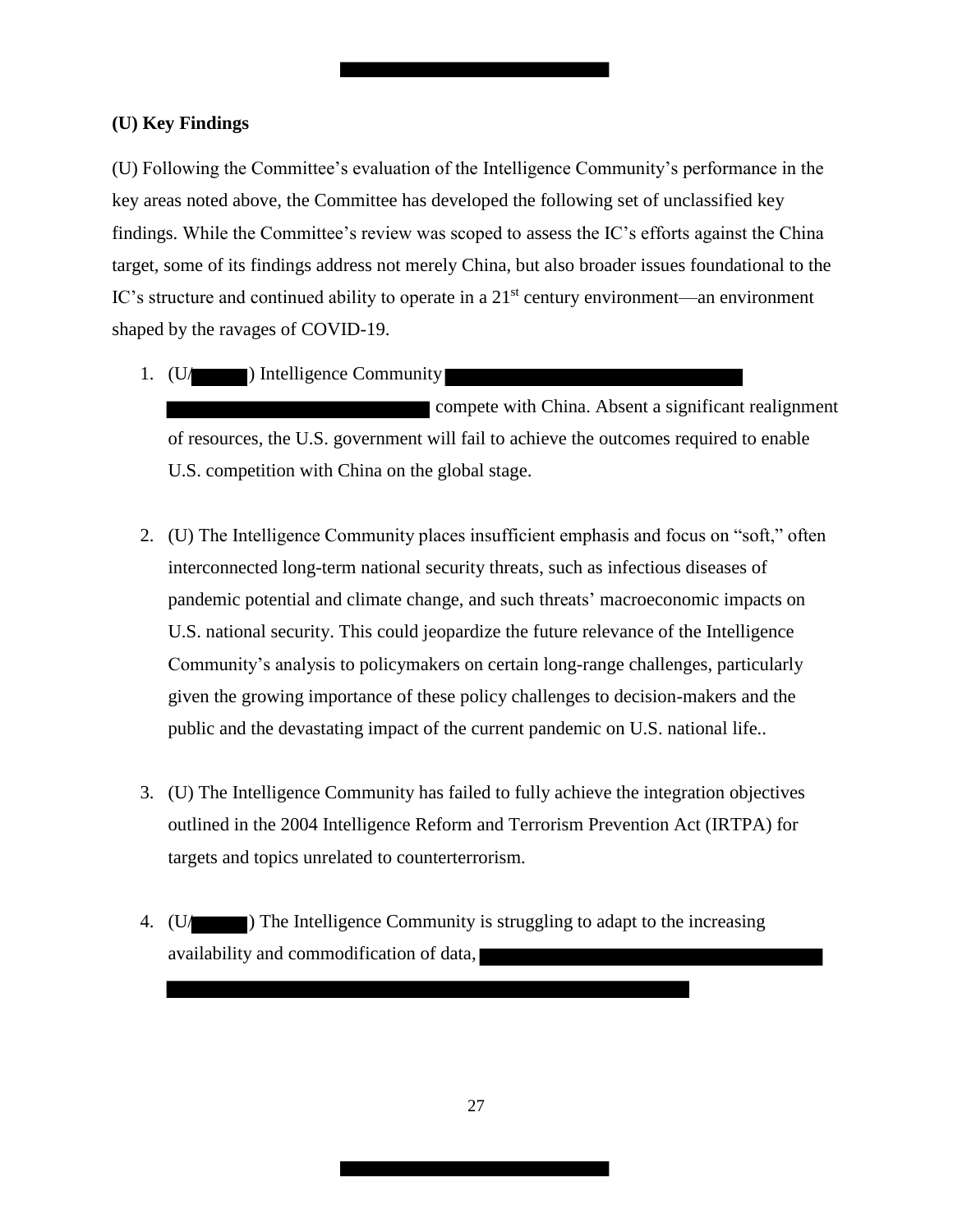- 5. (U) The increasing pace of global events, fueled by the rise of social media and mobile communications, will continue to stress the IC's ability to provide timely and accurate analysis within customers' decision-making window.
- 6. (U) The future successful application of artificial intelligence, machine learning, and other advanced analytic techniques will be integral enablers for the U.S. national security enterprise. Conversely, there is a high degree of strategic risk associated with stasis and a failure to modernize.
- 7. (U/  $\Box$ ) Existing intelligence requirement prioritization mechanisms particularly with respect to decision-makers outside of the Department of Defense.

(U) The following set of unclassified findings address items of specific relevance to the China target, and are divided into enabling factors and the six phases of the intelligence cycle:

(U) *Enabling*

| 1. |    | There is                                   | familiarity and expertise on China issues |
|----|----|--------------------------------------------|-------------------------------------------|
|    |    |                                            |                                           |
|    |    |                                            |                                           |
|    |    |                                            |                                           |
|    |    |                                            |                                           |
|    |    |                                            |                                           |
| 2. | U/ | ) Security clearance adjudication policies |                                           |
|    |    | with substantive expertise on China        |                                           |

3. (U/ ) Given the range of functional issues associated with high-quality collection and analysis on China, an effective and well-rounded IC workforce requires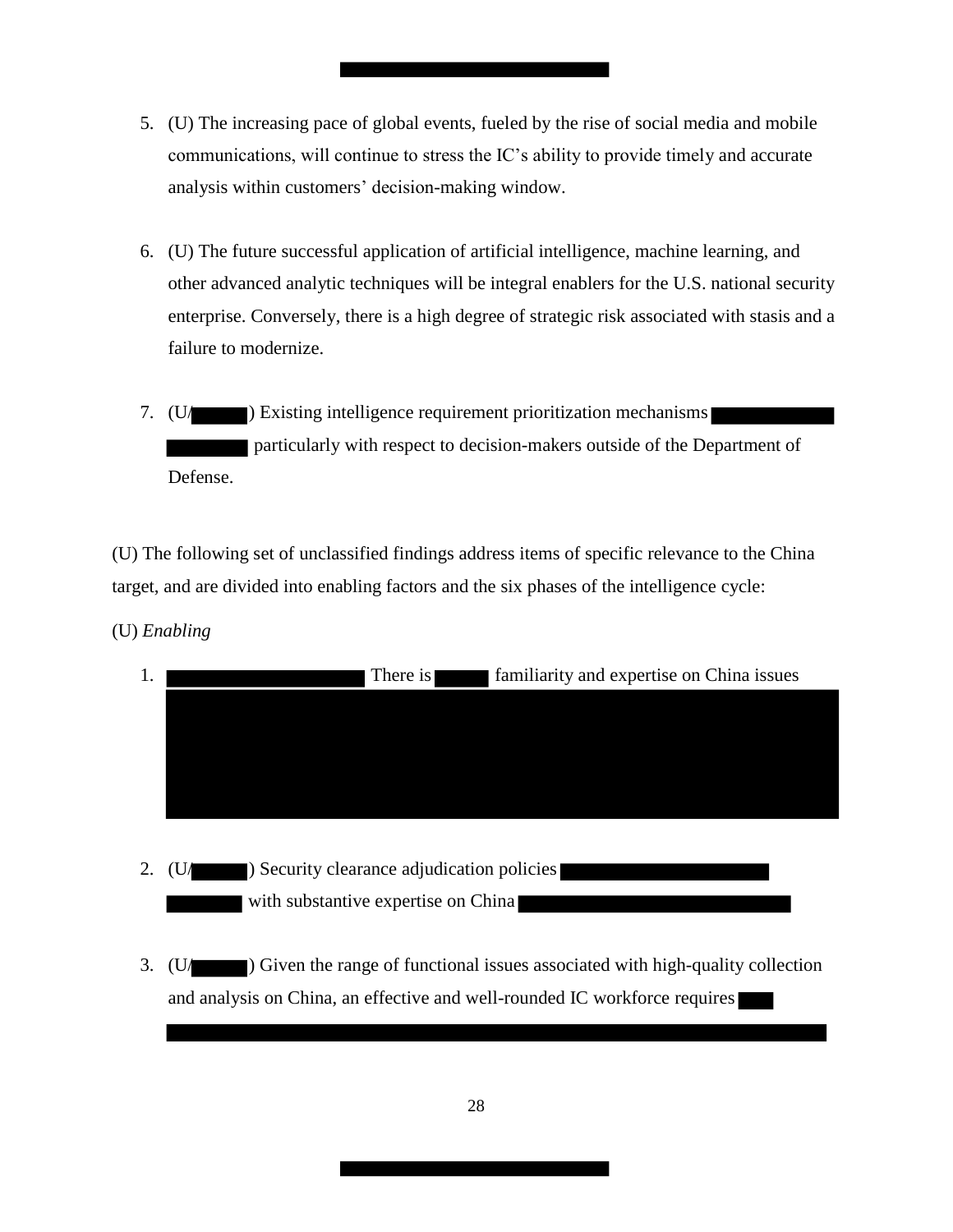

(U) *Collection*

- 4. (U) The multidimensional nature of the challenge that China presents requires an enhanced focus on non-defense intelligence, particularly strategic analysis in support of the Department of State, Department of Treasury, Department of Commerce, Department of Homeland Security, U.S. health and disaster preparedness agencies, and other domestic agencies who have not historically been primary customers of the intelligence community. Additional work to define detailed key requirements for non-defense customers would support more effective policy responses for matters such as future disease outbreaks, trade negotiations, and visa application determinations.
- 5. (U) As China continues to expand its global influence, policymakers will continue to require high-quality analysis on third-countries' own national priorities.
- 6. challenge the intelligence community's ability to 7. open source intelligence (OSINT) will become increasingly indispensable to the formulation of analytic products.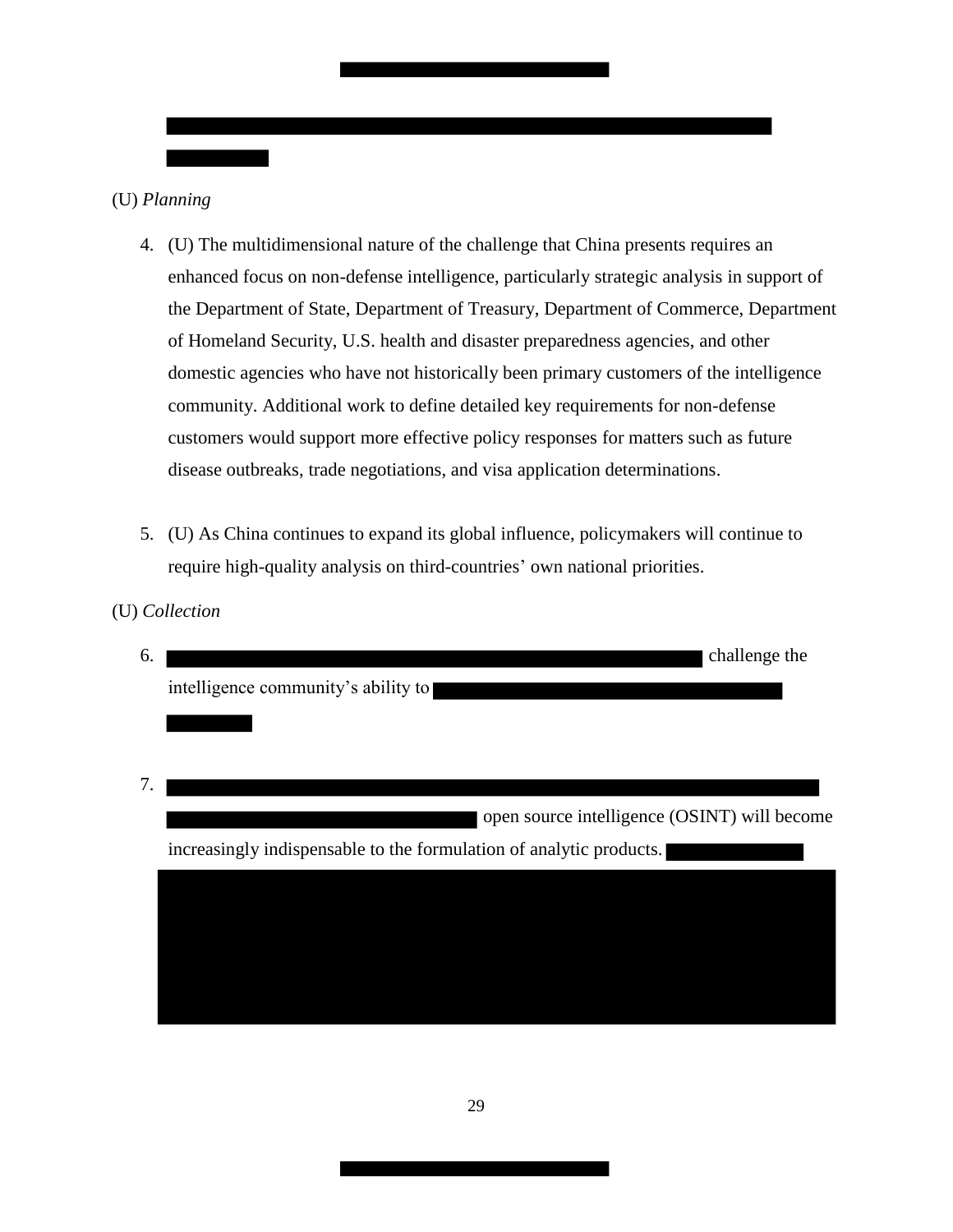8. (U/ ) The U.S. intelligence community has transnational issues outside of the conventional definition of national security,

## (U) *Processing*

*9.* (U) Encrypted communications will continue to stress the United States' signals intelligence architecture.

# (U) *Analysis*

| 10. | The U.S. government must prioritize developing |
|-----|------------------------------------------------|
|     |                                                |
|     |                                                |
|     |                                                |
|     |                                                |
|     |                                                |

| Existing procedures for analytic production |
|---------------------------------------------|
|                                             |
|                                             |

# (U) *Dissemination*

12. (U) The compartmentation of intelligence limits decision-makers' ability to develop a common understanding of China's intent, actions, and likely future behavior.

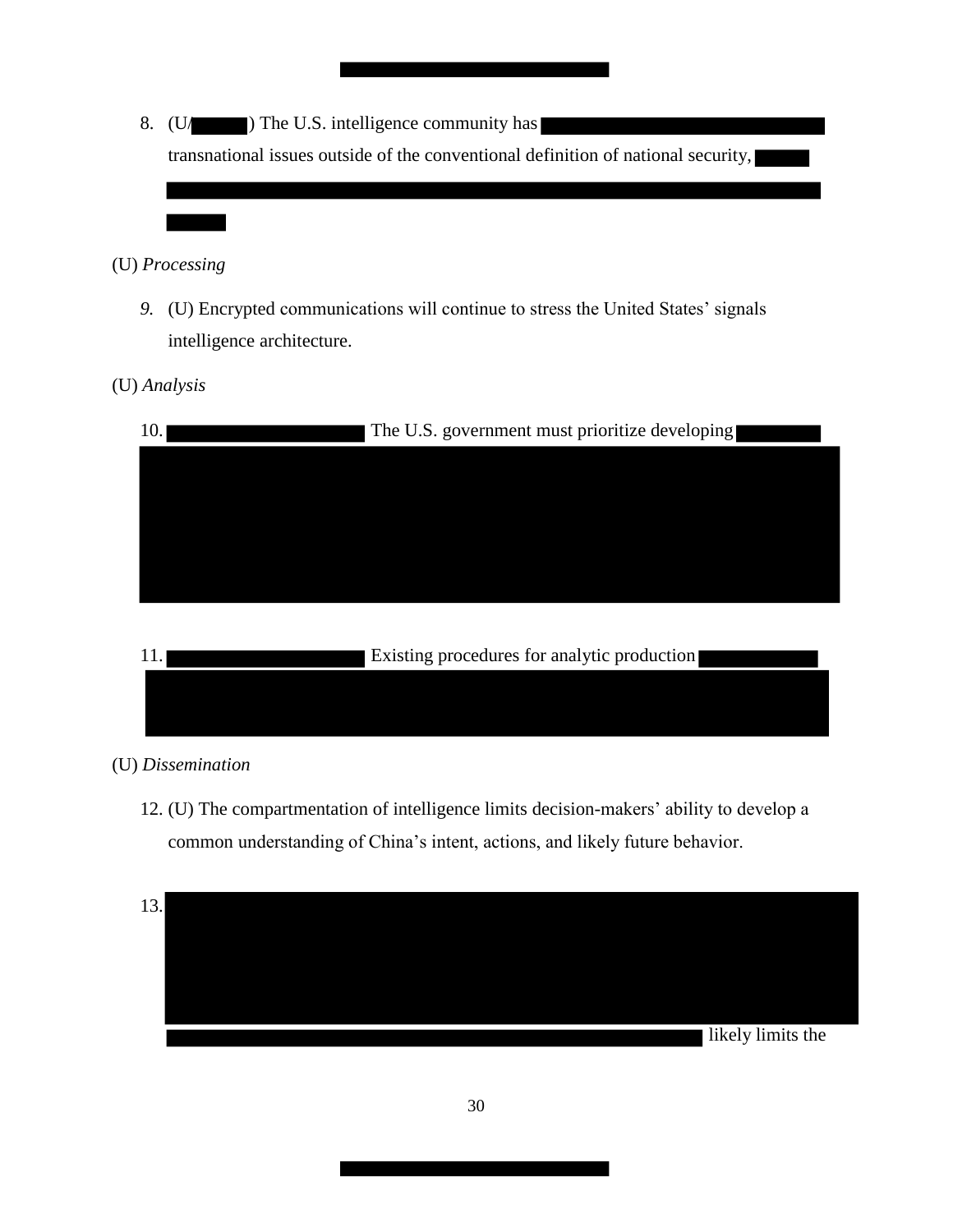timely dissemination of intelligence

## (U) *Evaluation*

- 14. (U) The U.S. government should strengthen its ability to categorize, disrupt, and deter the totality Chinese influence operations occurring on U.S. soil.
- 15. (U/ ) State-backed Chinese cyber operators will continue to pose additional risks to "soft targets" of direct relevance to the U.S. national security enterprise.

16.

#### <span id="page-30-0"></span>**(U) Recommendations**

(U) The key findings identified above raise profound questions about the structure, priorities, tradecraft, and funding profile of the Intelligence Community. While the recommendations below will not address all of this report's findings, the Committee is dedicated to working with the IC in order to take the steps necessary to achieve progress.

(U) The following unclassified Committee recommendations are significant and relevant to the governance of and authorities afforded to the IC:

1. (U) The Committee recommends the creation of a bipartisan, bicameral congressional study group to evaluate the current organization of and authorities provided to the intelligence community, with the express goal of making necessary reforms to the National Security Act of 1947 and the Intelligence Reform and Preventing Terrorism Act (IRPTA) of 2004.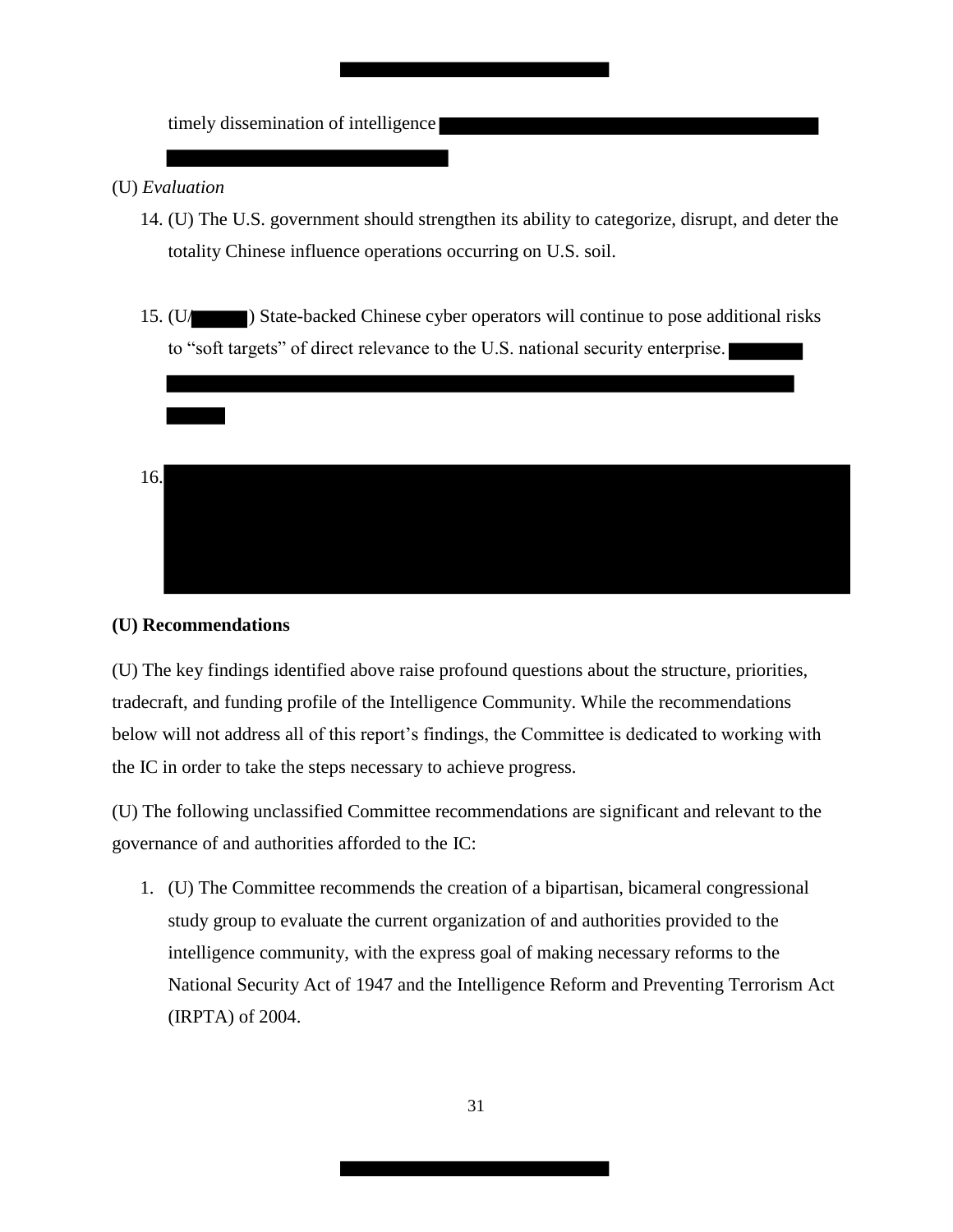- 2. (U) The Executive Branch, in consultation with congressional intelligence and appropriations committees, must undertake a zero-based review of all intelligence program expenditures, assess the programs' continued relevance to forward-looking mission sets, such as the increased relevance of "soft" transnational threats and continued competition with China, and take immediate corrective action to align taxpayer resources in support of strategic requirements.
- 3. (U) An external entity should conduct a formal review of the governance of open-source intelligence (OSINT) within the intelligence community, and submit to congressional intelligence and appropriations committees a proposal to streamline and strengthen U.S. government capabilities.
- 4. (U) The Office of the Director of National Intelligence (ODNI) should identify shared artificial intelligence and machine learning (AI/ML) use cases across the intelligence community and use the its coordinating and budgetary authorities to consolidate spending, expertise, and data around shared community-wide AI/ML capabilities.

(U) The below unclassified recommendations are of direct relevance to the intelligence community's capabilities vis-à-vis the China target:

(U) *Enabling*

- 1.  $(U/\sqrt{U})$  ODNI should strengthen its ability to effectively track
- 2.  $(U/\Box)$  The IC should existing intelligence collection prioritization frameworks, particularly to inform resource allocation decisions.
- 3. (U) The IC should formalize and broaden programs designed to mentor the next generation of China analysts. Agencies should leverage best practices from across the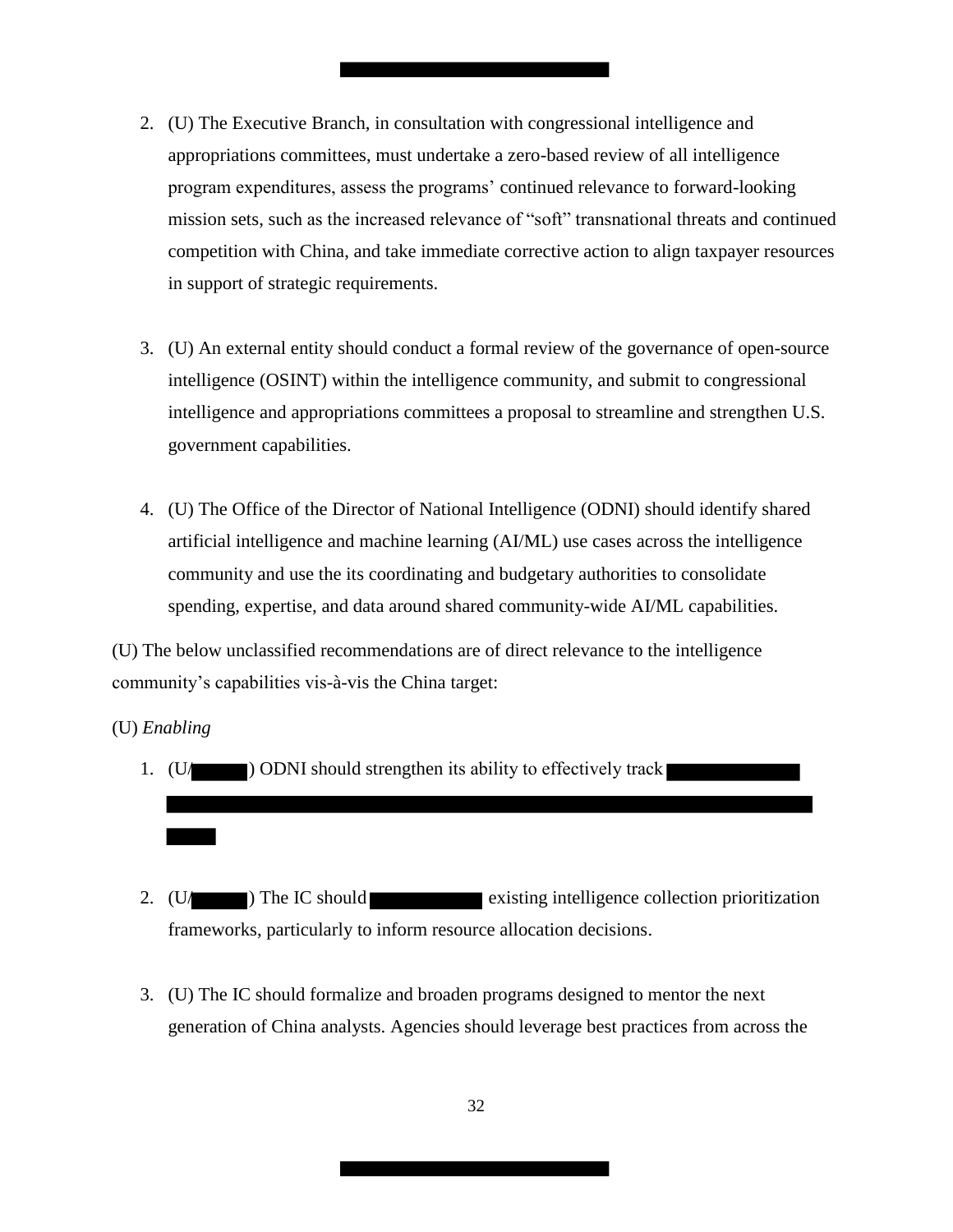community, and develop internal Senior Steering Groups to prioritize investments in specific China-focused programs.

- 4. The IC should conduct a review of security clearance adjudication policies surrounding
- 5. (U/ ) If an officer possesses critical skills relevant to China mission-set, such as proficiency in Mandarin Chinese, the Intelligence Community should
- 6. (U) The IC should engage in a dialogue with the U.S. Department of Education on the requirements for the future of the U.S. national security workforce.
- 7. (U/ ) The Intelligence Community should codify and nurture cadres of officers with China-focused expertise

- 8. (U) The U.S. should expand its diplomatic, economic, and defense presence in the Indo-Pacific region, to include in the Pacific Island Countries and Southeast Asia.
- 9. (U) The IC should consider developing a series of reskilling programs to leverage existing talent and expertise previously cultivated in counterterrorism programs.
- (U) *Planning*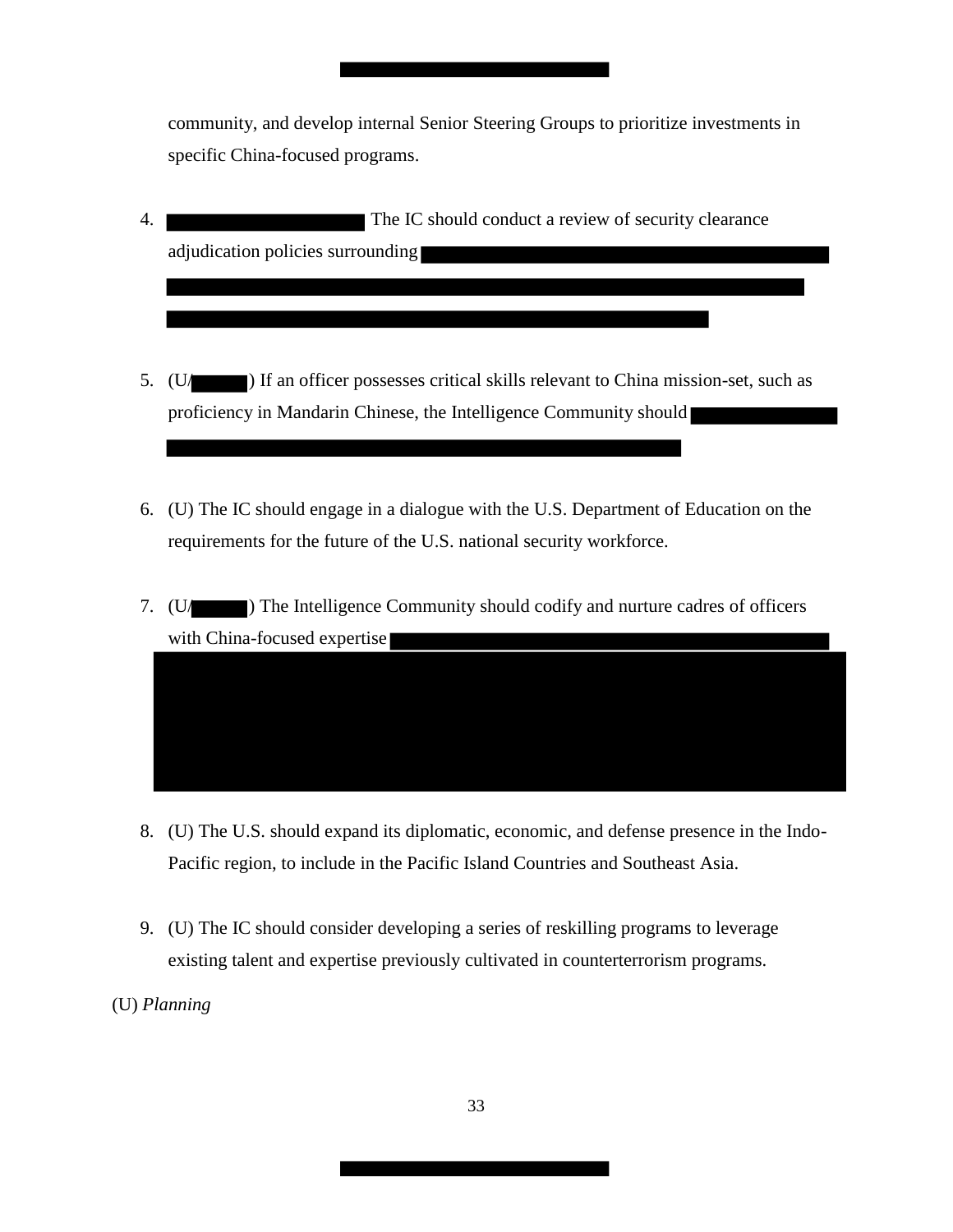- 10. (U) The IC should streamline China-focused reporting across regional areas of responsibility.
- 11. (U) The IC should leverage lessons learned from providing support to the counterterrorism mission in order to identify ways in which it can embed real-time support to customers, especially those located outside of the Department of Defense, such as the Department of State, the United States Trade Representative, or U.S. health and disaster preparedness agencies.
- 12. (U) In recognition of the growing importance of economic and policy agencies to the overall success of the U.S. government's approach to China, the intelligence community should develop plans to increase analytic support to, or otherwise ensure consistent, agile communications and appropriate interactions with, non-traditional agencies, such as the Department of Commerce, the Department of Homeland Security, the National Science Foundation, the Department of Education, and U.S. public health agencies.
- (U) *Collection*
	- 13. (U) The IC should prioritize transferring successful "seed-funded" efforts to base funding as soon as practical to protect funding streams designated for innovation.

| 14. |                 | The IC should more effectively integrate publicly available |
|-----|-----------------|-------------------------------------------------------------|
|     | information,    | The IC should                                               |
|     | seek to develop |                                                             |
|     |                 |                                                             |
|     |                 |                                                             |
|     |                 |                                                             |

15. (U) The IC should conduct a review of systems and programs currently sustained by counterterrorism funding, but supporting other missions, and realign these programs to the appropriate expenditure centers.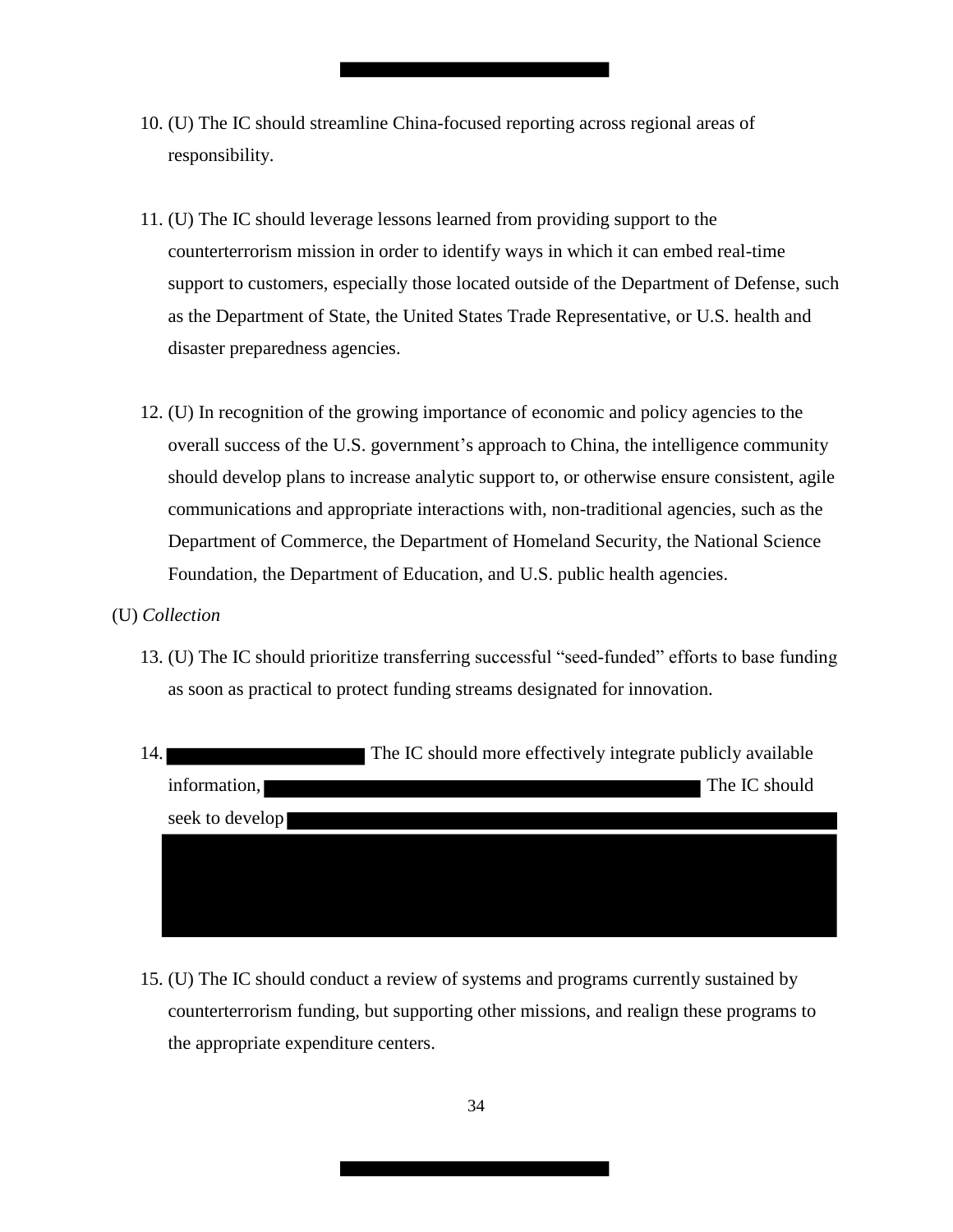- 16. (U) The ODNI should execute additional oversight of IC agencies' application of scarce resources to deconflict and reduce redundancies.
- (U) *Processing*
	- 17. The IC should create a permanent capability
	- 18. (U) The IC should promote better data-sharing across the U.S. government between IC elements and non-defense agencies to inform CFIUS, sanctions, and supply chain risk management processes.



(U) *Analysis*

21. (U) The IC should better align analytic resources to support diplomatic, political, economic, and global health decision-making within the U.S. federal government.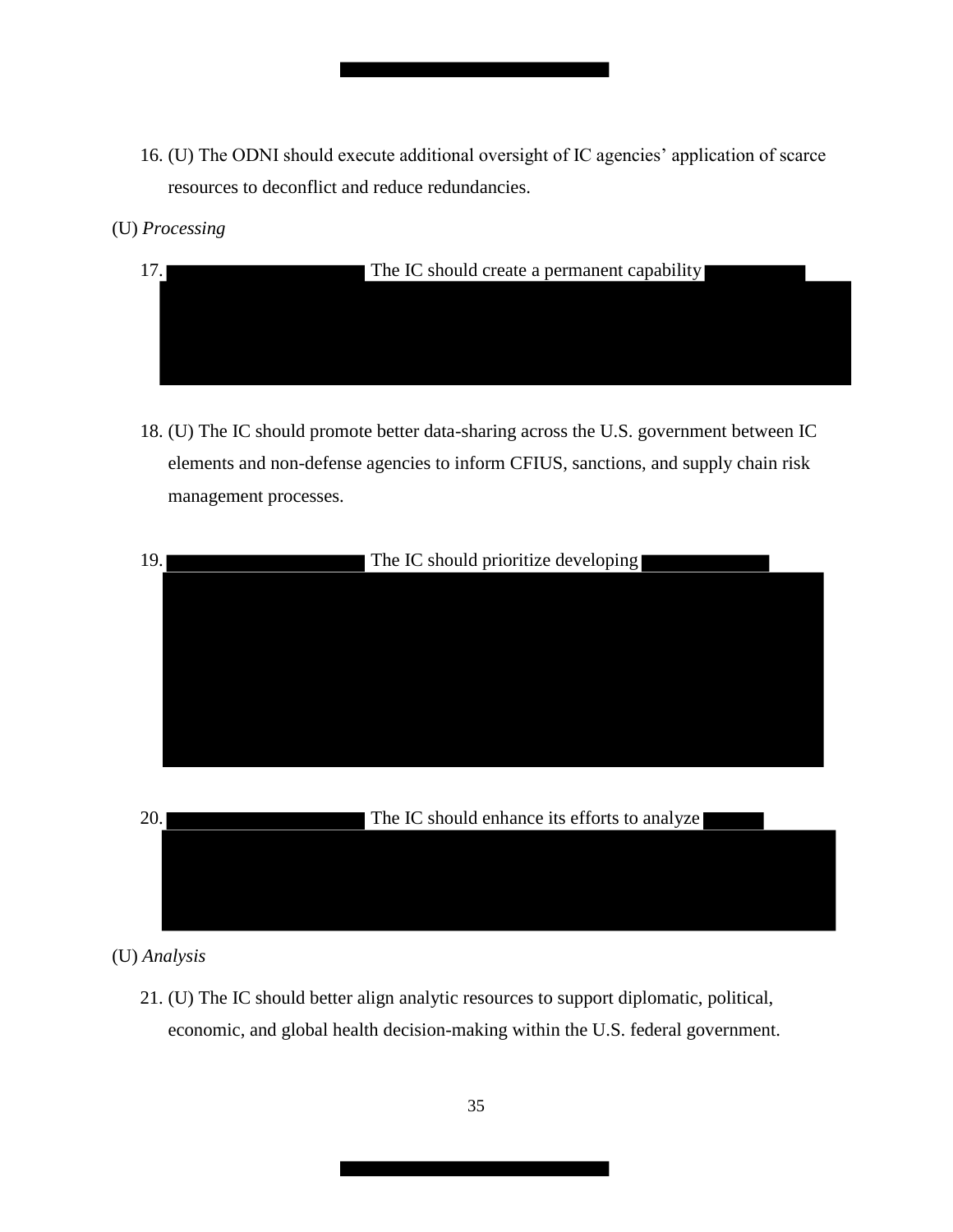- 22. (U) Each Combatant Command should employ at least one subject-matter expert with previous China-focused experience to serve as a resident China analyst.
- 23. (U/ ) The National Intelligence Council (NIC) should take a more active role in working with IC elements to strategically align This will eliminate potentially duplicative analytic production, thereby creating additional capacity for analysis
- 24. (U) The NIC should prioritize analytic questions of highest relevance to customers, not necessarily those questions that the IC might be most capable of answering with highconfidence.
- 25. (U) The IC should consider expanding opportunities for their analysts to complete joint duty assignments (JDAs) throughout the community.
- 26. (U) The IC should expand its practice of hiring technical experts, such as trained health professionals, economists, and technologists, to serve throughout the community's analytic corps. In light of such niche fields, these individuals should be permitted to narrowly specialize and carve out distinct career paths without hindering their promotion potential.
- (U) *Dissemination*
	- 27. (U) The NIC should endeavor to write and disseminate analytic products at the lowest appropriate classification levels; however, analytic products should also not prioritize releasability at the expense of sensitive intelligence analysis, particularly when compartmented analysis significantly contributes to the national security enterprise's understanding of a particular issue.